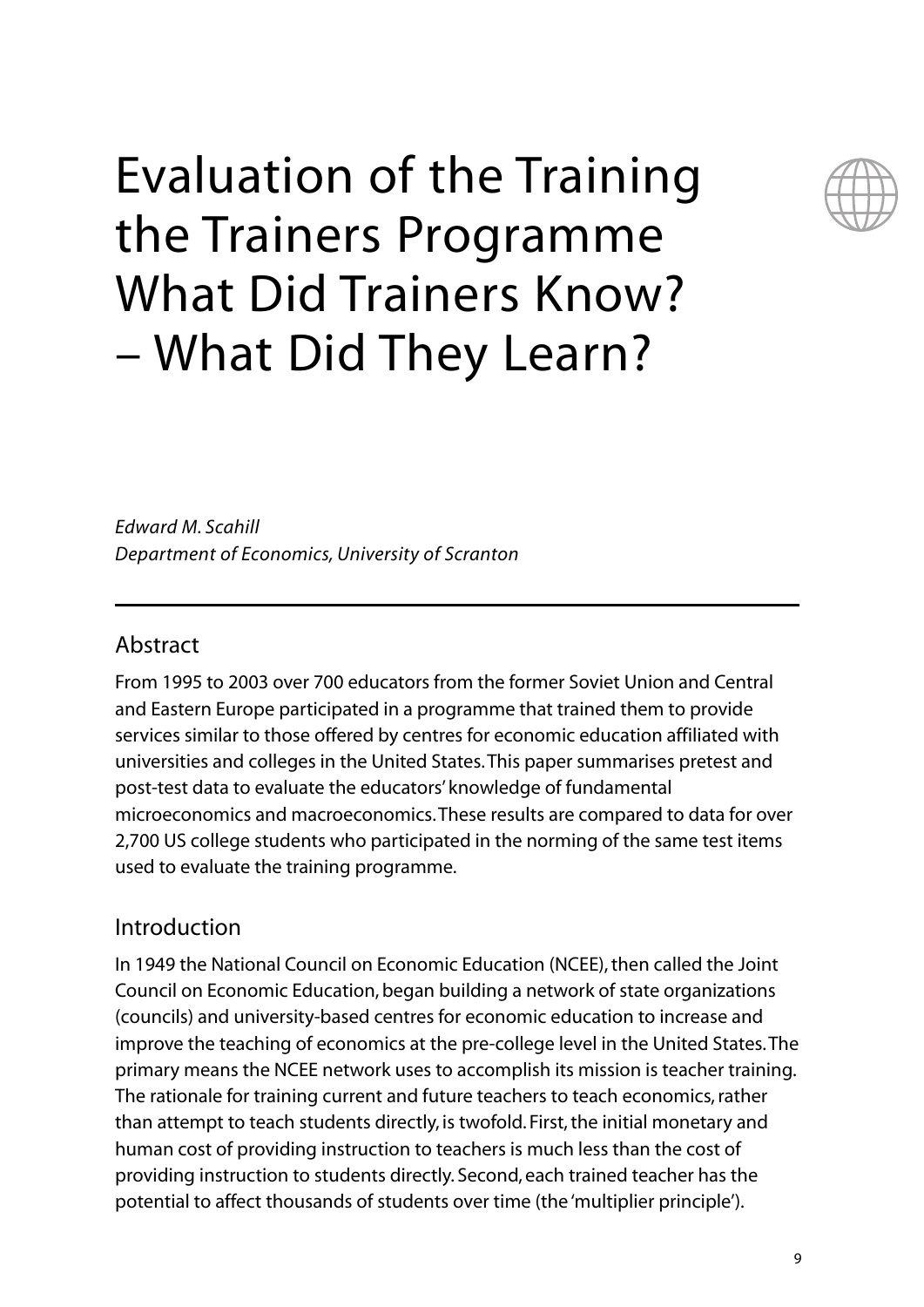The economic and political reforms that began in the former Soviet Union and Central and Eastern Europe in the late 1980s provided an opportunity for the NCEE to apply proven training methods to an entirely new group of educators, many of whom had little familiarly with the operation of a market economy. From 1995 to 2003 the NCEE, through its Cooperative Education Exchange Program (CEEP), sponsored a series of programmes for educators from the former Soviet Union and Central and Eastern Europe.The educators were given instruction in economic theory and the operation of a market economy, and how to teach economics through the use of various classroom activities. A special programme – *Training the Trainers* – was offered during this period to over 700 educators.*Training the Trainers* prepared individuals to provide services similar to those offered by centres for economic education affiliated with universities and colleges in the United States.

The primary argument for the multiplier principle – it enables councils and centres to make efficient use of scarce monetary and human resources – is even stronger in nations with low levels of per capita income and few private and public sources of funding for education.The role of the trainers (this term will refer to those who received instruction, rather than those who served as instructors, during the *Training* programmes) is critical to the development of economic literacy in nations experiencing a transition from a command system to a form of market economy.

The length and content of each *Training* programme was similar in all years: four one-week sessions (six days of instruction per session, approximately seven hours per day).Topics for the four sessions were fundamental concepts, microeconomics, macroeconomics and international economics. In any year either two or three *Training* programmes were conducted. Instruction was in English with lectures translated into Russian. Participants were given the option of completing testing and evaluation materials in either Russian or English.The only exceptions to this were two programmes conducted in 1996–97 and 1997–98 for trainers from Ukraine. For these programmes lectures, testing and evaluation materials were translated into the trainers' native language.

# Previous research on the impact of teacher training on student learning

An implication of the multiplier principle is that training teachers to learn and teach economics will be an effective means of educating students. A number of studies have provided empirical support for the effectiveness of the multiplier principle. Walstad and Soper (1988) found a statistically significant relationship between the number of college credit courses teachers take and their students' pretest and posttest performance on the Test of Economic Literacy (TEL), a standardised test used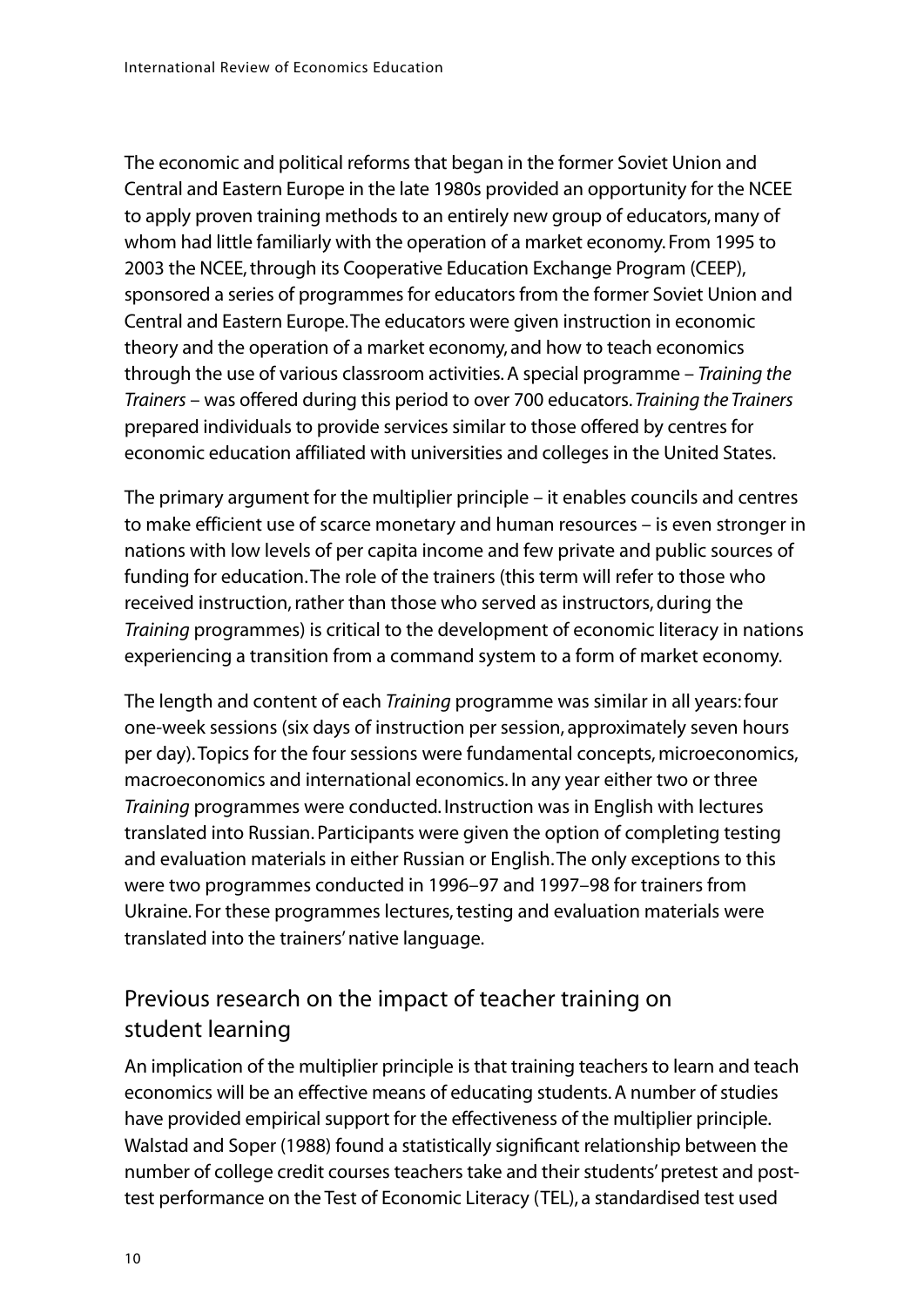primarily with high school students, after accounting for the stock of student knowledge prior to the courses during which tests were taken.Watts and Bosshardt (1990) examined the impact high school economics teachers' personal characteristics had on the effectiveness of their teaching.They found that student gains in post-test scores, again using the TEL, were highest among students whose teachers had the most training in economics. Lynch (1990) found that measured gains (pretest to post-test, using the TEL) in student understanding were related to the number of economics courses taken by their instructors. Lynch also found that '…the only situation when students, as a group, will have a statistically significant gain in learning is when they are taking an economics course from a well-trained instructor… students learn more when their teachers have more training…' (p. 295).

Walstad and Rebeck (2001) examined the level of understanding of economics, measured by performance on a 23-item version of the TEL, by students from four transitional nations (Lithuania, Poland, the Ukraine and Kyrgyzstan).The students were divided into two groups: those taught by participants in an NCEE-sponsored programme held in 1996 or 1997 (the experimental group) and students taught by teachers who did not participate in one of these programmes (the control group). Pretest results showed that students from the experimental and control groups were similar in their knowledge of economics; the performance of the experimental group on the post-test was greater than that of the control group. Despite concerns about the conditions surrounding the student tests (e.g. experimental group teachers may have had greater motivation and enthusiasm for their subject than the control group teachers) the authors found that the level of teacher understanding of economics had a positive impact on student understanding in the experimental group.

# Research focus

The research results presented in this paper address two fundamental questions.

## *1. What did the trainers know?*

This question is addressed by examining the trainers' performance on pretest measures of knowledge of fundamental microeconomic and macroeconomic concepts.1 Other pretest (and post-test) data were obtained, including measures of trainers' attitudes towards economic issues, their views of important elements of market economies and their teaching styles and methods.This paper is concerned only with measures of economic knowledge because of the important role trainers assume in promoting economic education in their home countries. A key determinant of the success of these efforts is the recruitment of competent centre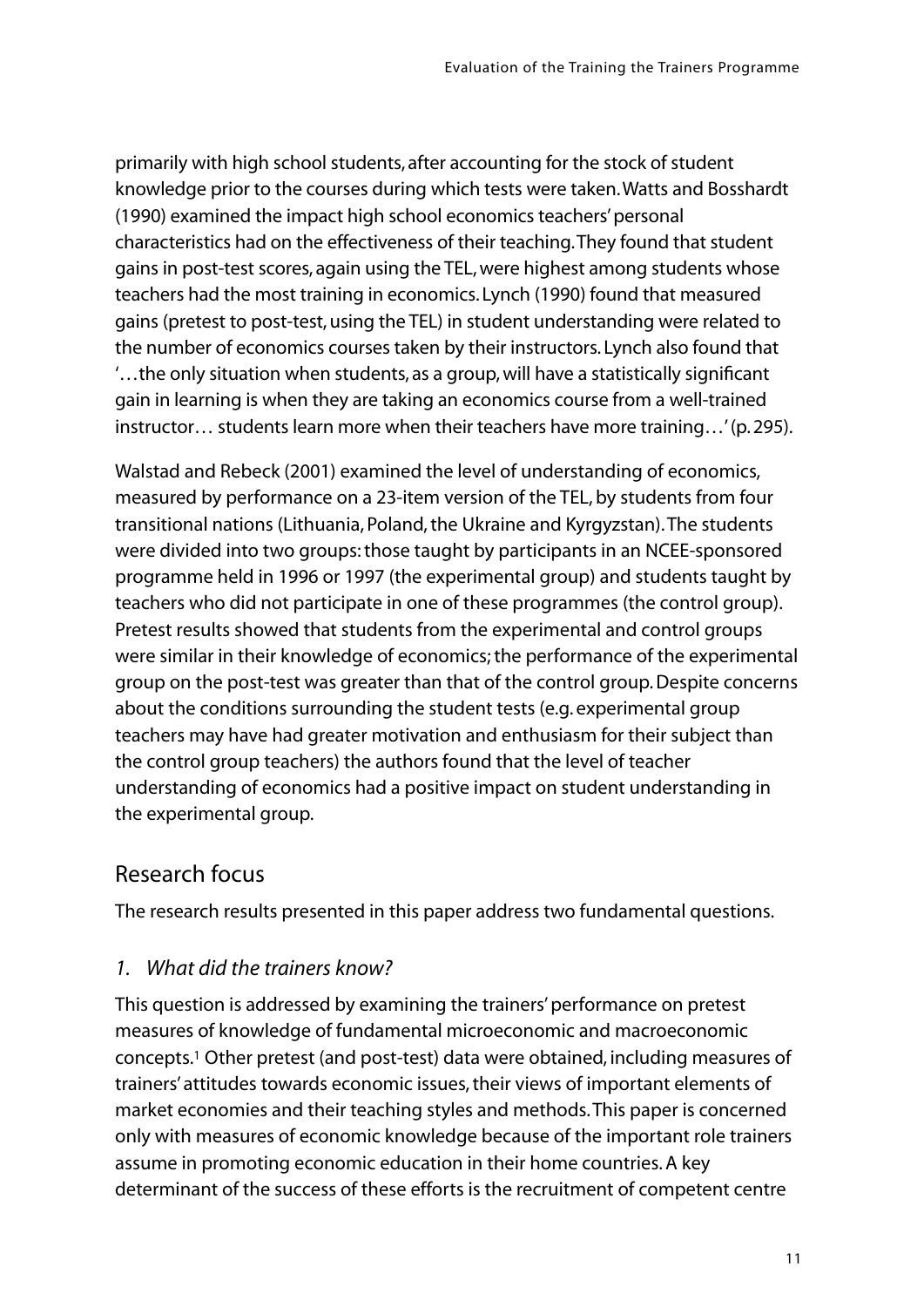directors and related personnel; this is no less true in Europe and Asia than it is in the United States.Therefore, it is important to ascertain the trainers' level of economic understanding prior to their participation in *Training* programmes.

There were 746 participants in the *Training* programmes from 23 different countries.2 The programmes began just a few years after the beginning of dramatic changes in these nations' political, economic and educational institutions, the consequences of which would have profound effects for decades to come. Among the reforms begun in many of these countries is a change in the economics curricula of colleges and universities. In describing the reforms in undergraduate economics initiated in Russia, Kovzik and Watts (2002) describe new economics standards established at Moscow State University3 and the impact they have had on the selection of textbooks, faculty training and course offerings. Many of these initiatives have been adopted by other universities in the former Soviet Union. Ultimately, students from these universities will receive instruction in mainstream western economics similar to that offered by universities in the United States and western Europe. But the transition will take years, if not decades, to complete. Kovzik and Watts commented on the difficulty of making fundamental changes in the economics curriculum in Russia.

'… the people teaching the courses in the new curriculum were, for the most part,… the same people who taught economics courses in the old curriculum… Using instructors with little or no formal training in western economics, and indeed who were trained in very different and often conflicting approaches may be, as Brue and MacPhee noted,"like assigning a creationist to teach evolution" (1995: 189)… using translations of US or western textbooks… solves some problems, but creates others in terms of relevance of examples used in books and discussions of institutions… [and] there is considerable bureaucratic and individual faculty opposition to wholesale and uncritical adoption of western economics… there is more support for market reforms among younger segments of the population in eastern Europe and the [former Soviet Union] than there is among older groups (Kovzik and Watts, 2002: 38).'

It is difficult to assess the effect these developments had on the trainers' pretest knowledge of economics. Some trainers may have been recent products of their education systems and were relatively well-versed in mainstream economic theory. However, some trainers attended undergraduate and graduate institutions prior to the reforms. In addition to differences in economic literacy among the trainers' in any one year, differences in understanding across years in which the *Training* programmes were held were also expected. One may alternatively assume: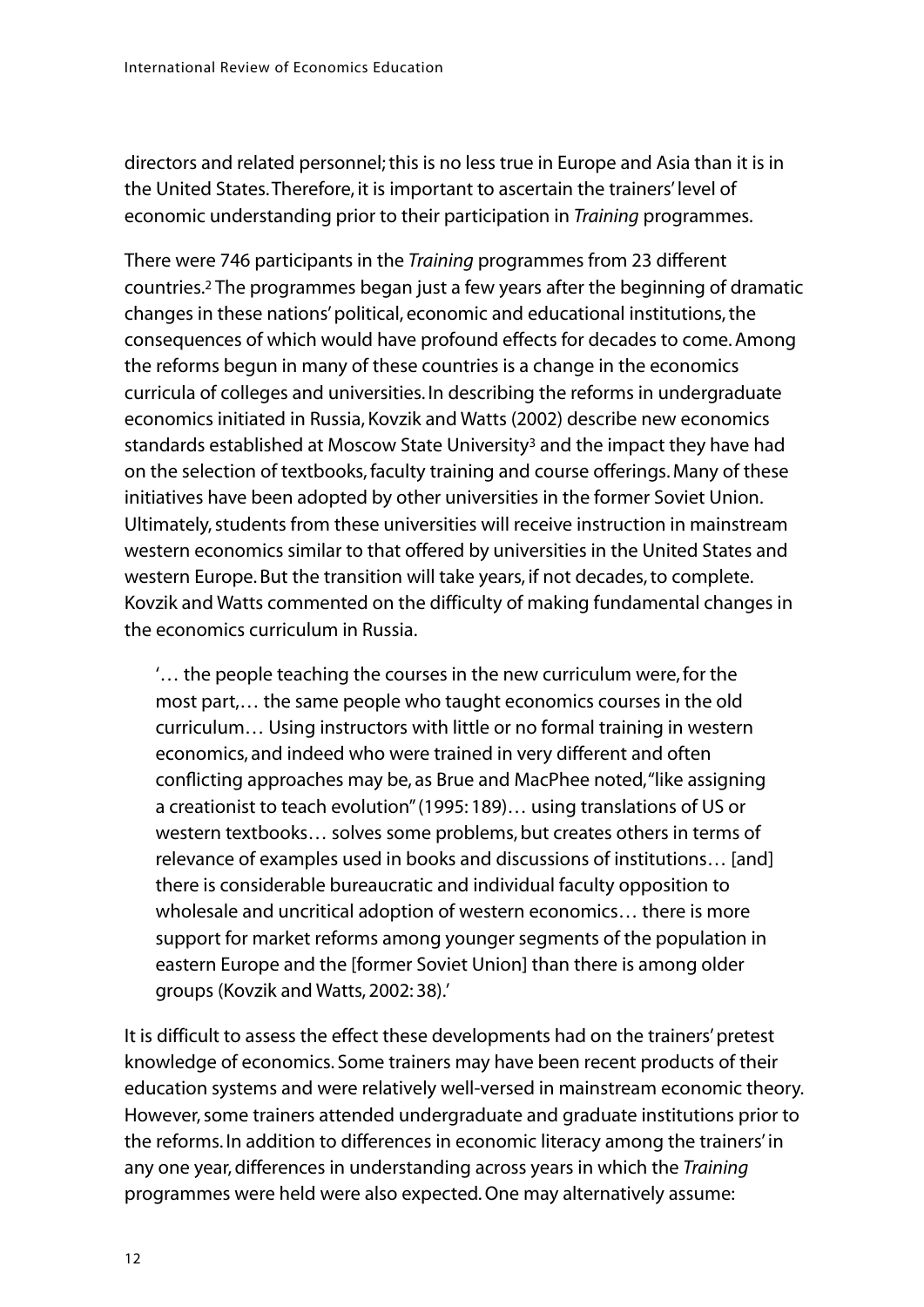- the most eager and capable trainers will have been first to volunteer for *Training* opportunities so that mean pretest scores will be higher in earlier years than later years, or
- those trained in later years had more exposure to market-oriented economics programmes as curriculum changes in their own countries became broader and more developed. If true, the mean pretest scores of trainers *(ceteris paribus)* from the later years would be greater than scores of trainers from earlier years.

# *What did the trainers learn?*

The second questioned is addressed by analyzing the trainers' post-test microeconomics and macroeconomics test scores.The post-test results provide evidence of the trainers' ability to learn economics as well as the programme instructors' ability to communicate with audiences from widely different cultural and educational environments. Although improvement in programme instruction over time was expected due to learning by doing, there were wide differences among the trainers' backgrounds, motivation to learn, language skills, etc. It may be that trainers from some nations were more enthusiastic about the *Training* programmes and had more positive attitudes towards their nations' adoption of market principles than trainers from other nations. But it is not clear that a relatively large number of highly motivated trainers should be expected in either the early or later years of the programme.

# Test instruments

The test items used to assess trainers were taken from the third edition of the *Test of Understanding in College Economics* or TUCE (Saunders, 1991). Of the 33 items included in the microeconomics TUCE, 17 were used on all of the pretests and posttests administered to participants in the *Training* programmes from 1996 to 2003.4 Of the 33 items included in the macroeconomics test, 18 were administered to participants in each of the *Training* programmes. Since the TUCE items are the product of careful assessment and selection by a committee of economists and economic educators, and have published norms, they are well suited for research purposes.Test scores from the TUCE norming samples provide a basis for comparing the trainers' test scores.5

Table 1 classifies the test items by their content categories.TUCE items used to test the trainers cover five of the six categories used to classify the complete TUCE. A sixth content category, international economics, was not represented in the trainers' tests.Table 1 also classifies test items by three cognitive categories.These categories are based on Bloom's taxonomy of educational objectives. (Saunders, 1991: 3).6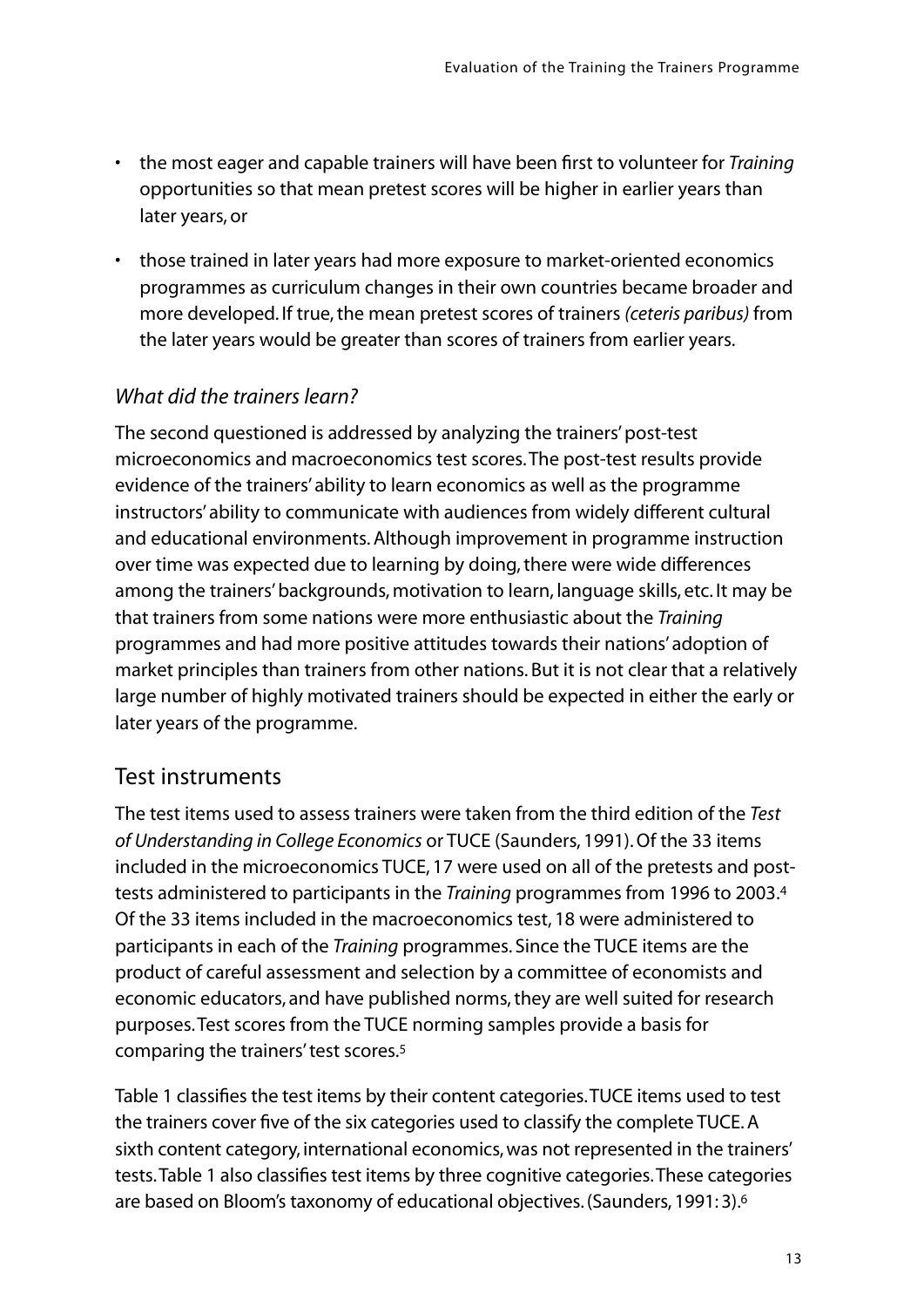|    |                                                                                | <b>Cognitive categories</b> |                         |                         |                 |  |
|----|--------------------------------------------------------------------------------|-----------------------------|-------------------------|-------------------------|-----------------|--|
|    |                                                                                | Recognition<br>and          | Explicit<br>application | Implicit<br>application | No. of<br>items |  |
|    |                                                                                | understanding               |                         |                         |                 |  |
|    | <b>Macroeconomics</b>                                                          |                             |                         |                         |                 |  |
|    | A Measuring aggregate economic<br>performance                                  | 1                           | $\overline{2}$          | 12                      | 3               |  |
|    | B Aggregate supply, productive<br>capacity and economic growth                 | 7                           | 3                       |                         | 2               |  |
|    | C Income and expenditure<br>approach to aggregate demand<br>and fiscal policy  | 8,21                        | 9                       | 25                      | 4               |  |
|    | D Monetary approach to aggregate<br>demand and monetary policy                 | 11,26                       | 14                      |                         | 3               |  |
| E. | Policy combinations                                                            |                             | 13                      | 15, 23,<br>24, 28, 29   | 6               |  |
|    | Total number of items                                                          | 6                           | 5                       | 7                       | 18              |  |
|    | <b>Microeconomics</b>                                                          |                             |                         |                         |                 |  |
|    | A The basic economic problem                                                   | 1                           | 5                       | 24                      | 3               |  |
|    | B Markets and the price mechanism                                              | 21                          | 9,15                    | 29                      | 4               |  |
|    | C Costs, revenue, profit maximisation<br>and market structure                  | 4,28                        | 23                      | 3                       | 4               |  |
|    | D Market failures, externalities,<br>government intervention and<br>regulation | 10,25                       |                         |                         | $\overline{2}$  |  |
|    | E Income distribution and<br>government redistribution                         | 12                          | 16,26                   | 13                      | 4               |  |
|    | Total number of items                                                          | 7                           | 6                       | 4                       | 17              |  |

## **Table 1** Classification of item numbers by TUCE content categories

Source:Test of Understanding in College Economics (3rd edn.) (1991), Phillip Saunders, Joint Council on Economic Education, 11–12.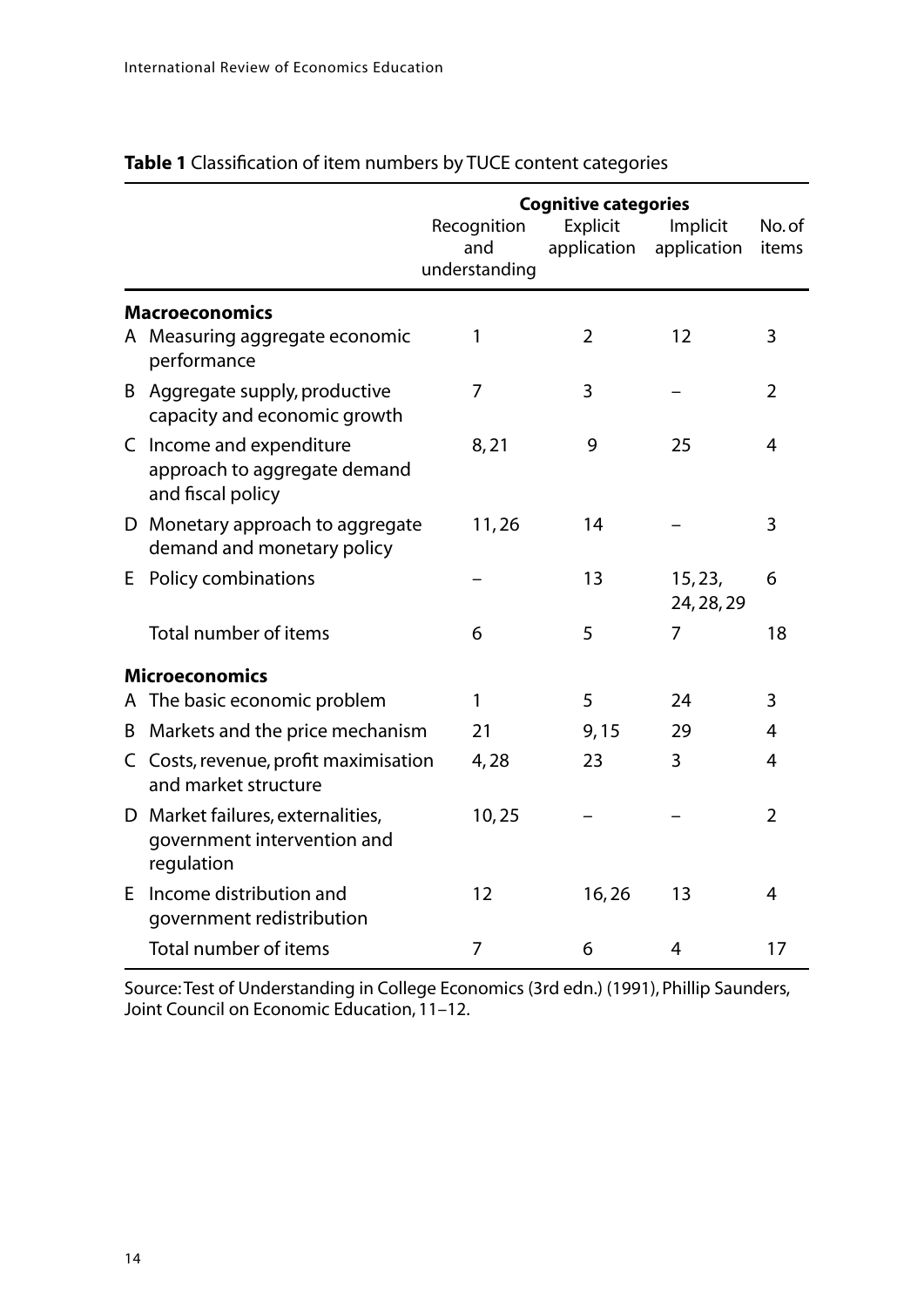# Descriptive statistics

A total of 15 *Training* programmes were conducted from 1996 to 2003. Seven were designated 'English/Russian Language' in which instruction was given in English and translated into Russian.Trainers were given the option of completing tests and evaluation materials written in either Russian or English. Another six programmes were 'Russian Language' in which instruction was given in English and translated into Russian; test and evaluation materials were translated into Russian.Two programmes were conducted exclusively for Ukrainian trainers with instruction given in English and translated into Ukrainian.Tests and evaluation instruments were translated into Ukrainian for these groups.

Two different organisations (Educational Development Center from 1995 to 2001 and Macro International Inc from 2001 to 2003) served as programme evaluators. As a result, the content and wording of evaluation materials were not the same for all of the *Training* programmes. Descriptive statistics and test data are incomplete or unavailable for some programmes.Table 2 summarises selected trainer characteristics. Relatively few trainers (35 or 4.6% of those who began the *Training* programmes7) had received doctoral degrees while a much larger number (285 or 37.7%) earned master's degrees.8 Perhaps the most notable observation from Table 2 is the large percentage (70.5) of female participants. One possible explanation is that the CEEP chose as its target audience individuals whose primary responsibility was teacher training. Many of these are secondary teachers or employees of nongovernmental organisations that train teachers.These teaching and training positions are often filled by women.

The large number of trainers from the Ukraine and Russia suggests that some test results may differ from others for reasons unrelated to the trainers' knowledge of economics. Since evaluation materials were translated from English into Russia or Ukrainian in all of the sessions, natives of these two countries may have understood test items better and were able to respond faster than participants from other countries.

# Pretest and Post-test results

Tables 3 and 4 compare the mean pretest and post-test scores from a norming sample of 2,726 students from US colleges and universities (Saunders, 1991: 18, 20) with the mean scores from each of the *Training* sessions. Raw scores (the mean number of correct responses) as well as their equivalent percentage scores are listed. It is difficult to subjectively evaluate the trainers' scores; for example, only three pretest microeconomic mean scores and five pretest macroeconomic mean scores exceed 50%. One should have higher expectations for future directors of centres for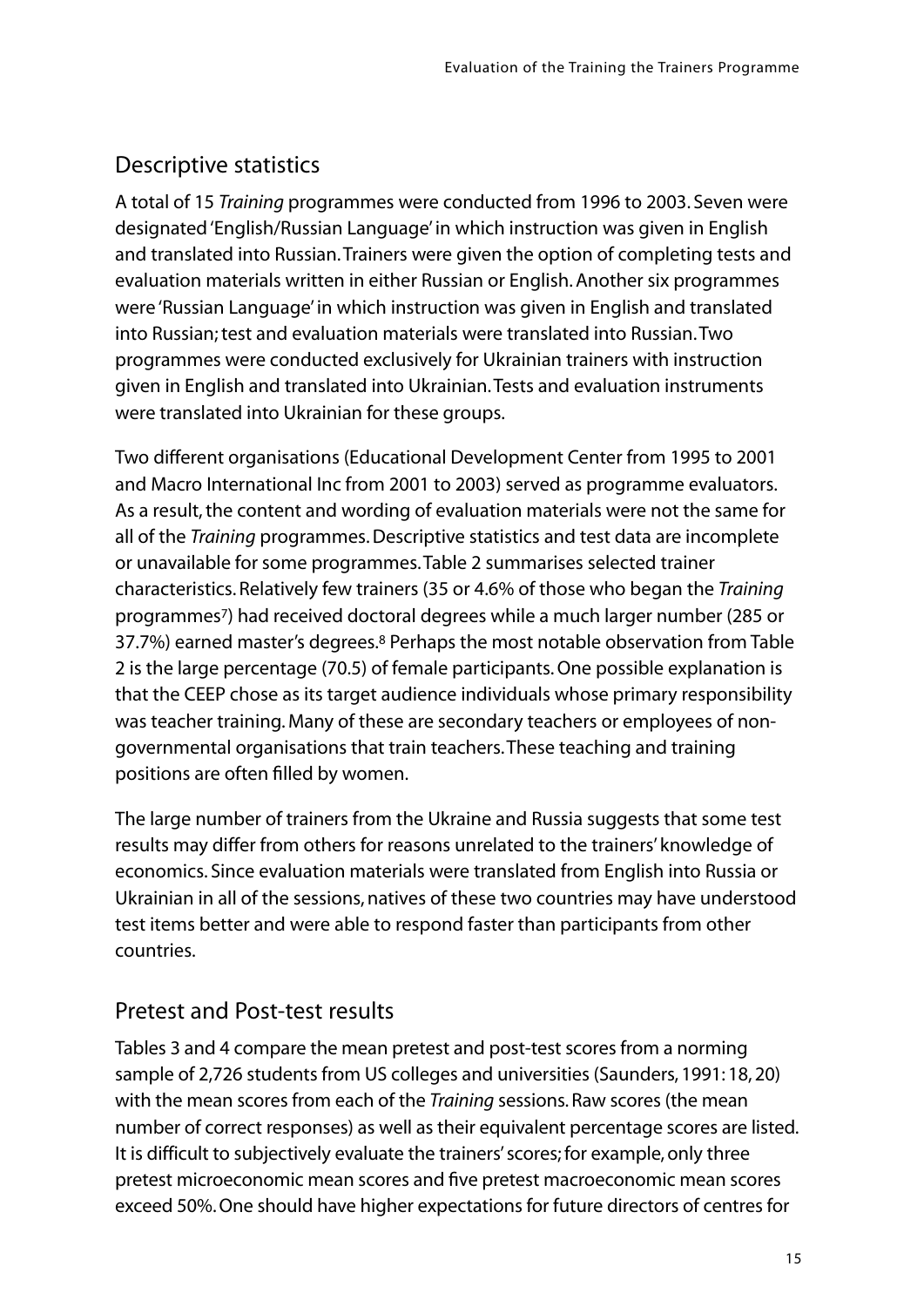|                              | Gender            |               | <b>Home country</b> |               | <b>Highest Degree</b> |                           |
|------------------------------|-------------------|---------------|---------------------|---------------|-----------------------|---------------------------|
|                              | Male              | <b>Female</b> | <b>Ukraine</b>      | <b>Russia</b> |                       | <b>Doctorate Master's</b> |
| $2002 - 03$                  |                   |               |                     |               |                       |                           |
| Russian ( $n = 51$ )         | 18                | 31            | $\Omega$            | 30            | 2                     | 13                        |
| English/Russian ( $n = 55$ ) | 14                | 41            | 22                  | $\Omega$      | 5                     | 21                        |
| $2001 - 02$                  |                   |               |                     |               |                       |                           |
| Russian ( $n = 52$ )         | $12 \overline{ }$ | 40            | 11                  | 13            | 3                     | 17                        |
| English/Russian ( $n = 49$ ) | 12                | 37            | 16                  | 9             | 5                     | 16                        |
| 2000-01                      |                   |               |                     |               |                       |                           |
| English/Russian ( $n = 51$ ) | 35                | 12            | 10                  | 10            | 7                     | 11                        |
| 1999-00                      |                   |               |                     |               |                       |                           |
| English/Russian ( $n = 46$ ) | 8                 | 36            | 18                  | 14            | $\overline{2}$        | 19                        |
| Russian ( $n = 50$ )         | 13                | 37            | 0                   | 8             | 1                     | 15                        |
| 1998-99                      |                   |               |                     |               |                       |                           |
| English/Russian ( $n = 59$ ) | 9                 | 49            | 0                   | 17            |                       |                           |
| Russian ( $n = 55$ )         | 10                | 45            | 0                   | 13            | $\Omega$              | 23                        |
| 1997-98                      |                   |               |                     |               |                       |                           |
| English/Russian ( $n = 51$ ) | 9                 | 42            | 0                   | 7             | 4                     | 32                        |
| Ukrainian ( $n = 50$ )       | 18                | 32            | 50                  | $\Omega$      | 0                     | 36                        |
| Russian ( $n = 51$ )         | 13                | 38            | 0                   | 38            | 0                     | 12                        |
| 1996-97                      |                   |               |                     |               |                       |                           |
| English/Russian ( $n = 44$ ) | 13                | 31            | $\mathbf{1}$        | 8             | 3                     | 27                        |
| Ukrainian ( $n = 44$ )       | 17                | 27            | 44                  | 0             | 3                     | 33                        |
| Russian ( $n = 47$ )         | 19                | 28            | $\overline{2}$      | 35            | 0                     | 10                        |
| 1996-2003                    |                   |               |                     |               |                       |                           |
| Total ( $n = 755$ )          | 220               | 526           | 174                 | 202           | 35                    | 285                       |

**Table 2** *Training the Trainers:* selected descriptive characteristics

economic education than for college students. On the other hand, it is unrealistic to expect trainers to have the same level of understanding as centre directors from the United States as most of the latter have Ph.D. training and years of college-level teaching experience. Given the long dominance of Marxist ideology and only recent exposure to mainstream economics in the trainers' home countries more modest expectations seem appropriate.The TUCE norming sample means may best be seen as minimum standards trainers should be expected to exceed. By this, admittedly modest, standard the trainers' scores can be viewed more favourably.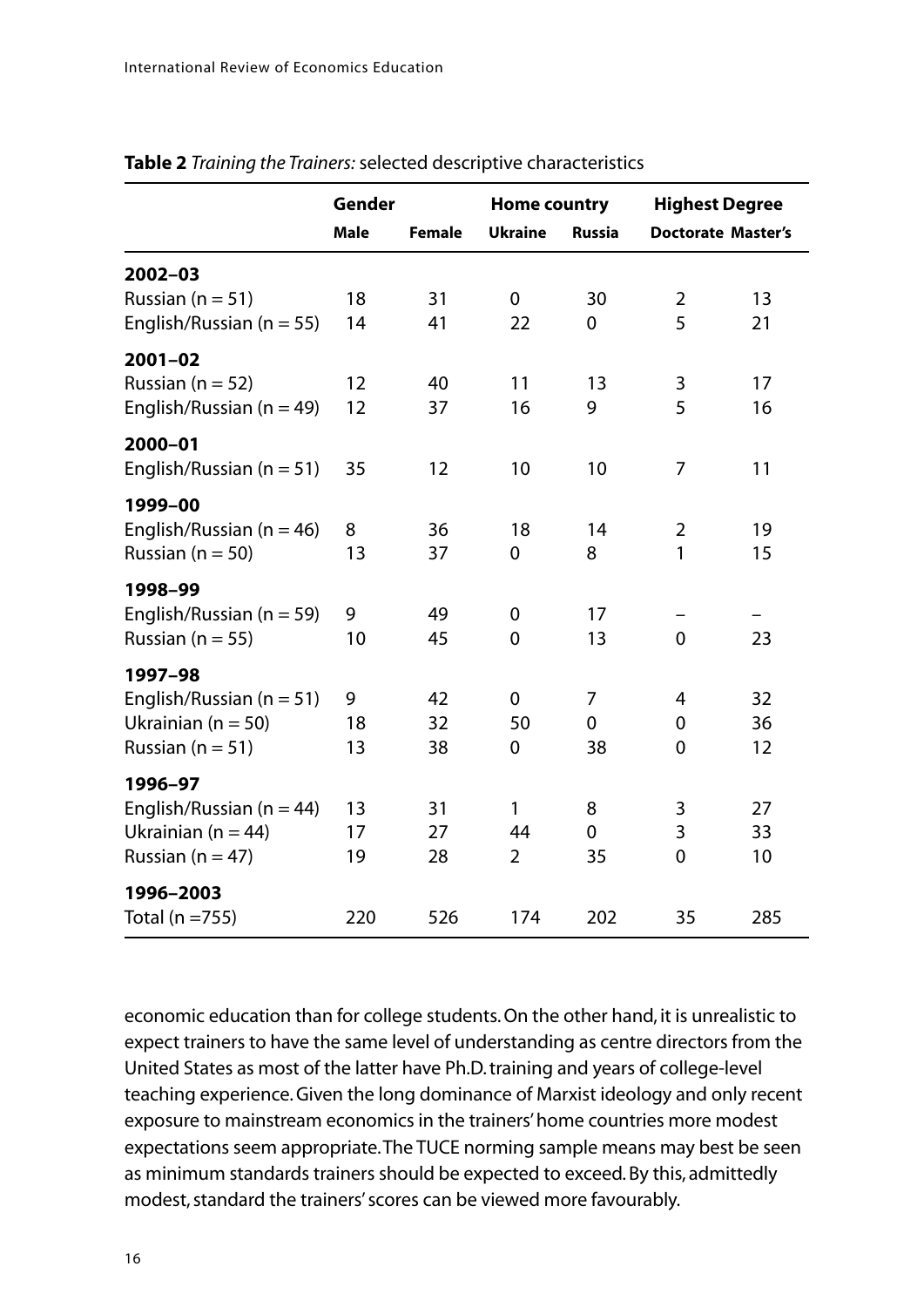For each *Training* session the mean scores exceed the corresponding mean scores from the TUCE norming sample; in fact, the trainers' pretest macroeconomics mean score exceed the TUCE norm mean score (5.5) by no less than 2.4 points (Russian language session in 1998–99) and as much as 5.9 points (English/Russian language session in 1998–99).

| <b>TUCE</b><br><b>Norms</b> ( $n = 2,726$ )                                               | <b>Pretest</b><br>mean (p)<br>5.7(33.2)    |                   |                          | <b>Post-test</b><br>mean (p)<br>8.5(50.1) |                   |                      |
|-------------------------------------------------------------------------------------------|--------------------------------------------|-------------------|--------------------------|-------------------------------------------|-------------------|----------------------|
| Trainers' scores                                                                          |                                            |                   | Cronbach's<br>S.D. alpha |                                           | S.D.              | Cronbach's<br>alpha  |
| 2002-03<br>Russian ( $n = 51$ )                                                           | 7.8(45.9)                                  | 7.8               | $}.718$                  | 12.2 (71.8)                               | 2.7               | $}.779$              |
| English/Russian ( $n = 55$ )                                                              | 6.2(36.5)                                  | 3.3               |                          | 7.8(45.9)                                 | 3.5               |                      |
| $2001 - 02$<br>Russian ( $n = 52$ )                                                       | 7.0(41.2)                                  | 2.8               | $}.681$                  | 11.6 (68.2)                               | 3.1               | $}.765$              |
| English/Russian ( $n = 49$ )                                                              | 6.5(38.2)                                  | 3.7               |                          | 9.7(57.1)                                 | 3.8               |                      |
| 2000-01<br>English/Russian ( $n = 48$ )                                                   | 6.7(39.4)                                  | 3.3               | .668                     | 10.2(60.0)                                | 4.0               | .809                 |
| 1999-00<br>English/Russian ( $n = 46$ )<br>Russian ( $n = 50$ )                           | 7.2(42.4)<br>6.7(39.4)                     | 3.1<br>2.9        | .691<br>.601             | 10.0(58.8)<br>9.1(54.1)                   | 3.9<br>3.3        | .802<br>.698         |
| 1998-99<br>English/Russian ( $n = 59$ )<br>Russian ( $n = 55$ )                           | 7.5(44.7)<br>7.6 (44.7)                    | 3.0<br>3.1        | .626<br>.670             | 11.0(64.7)<br>9.8(57.6)                   | 3.8<br>3.3        | .799<br>.716         |
| 1997-98<br>English/Russian ( $n = 51$ )<br>Ukrainian ( $n = 48$ )<br>Russian ( $n = 51$ ) | 7.9(46.5)<br>7.5(44.1)<br>7.3 (42.9)       | 3.4<br>3.4<br>3.1 | .753<br>.718<br>.653     | 10.2(60.0)<br>9.9(58.2)<br>9.9(58.2)      | 3.2<br>3.0<br>3.6 | .709<br>.650<br>.771 |
| 1996-97<br>English/Russian ( $n = 42$ )<br>Ukrainian ( $n = 42$ )<br>Russian ( $n = 46$ ) | 9.4(55.3)<br>8.7(51.2)<br>$10.2(60.0)$ 3.3 | 3.9<br>2.9        | .813<br>.608<br>.711     | 13.2 (77.6)<br>10.3(60.6)<br>13.2 (77.6)  | 3.5<br>2.8<br>1.7 | .817<br>.579<br>.170 |

**Table 3** Microeconomics pretest and post-test mean scores and TUCE norms

Note: (p) refers to the mean score as a percentage of the total number of test items.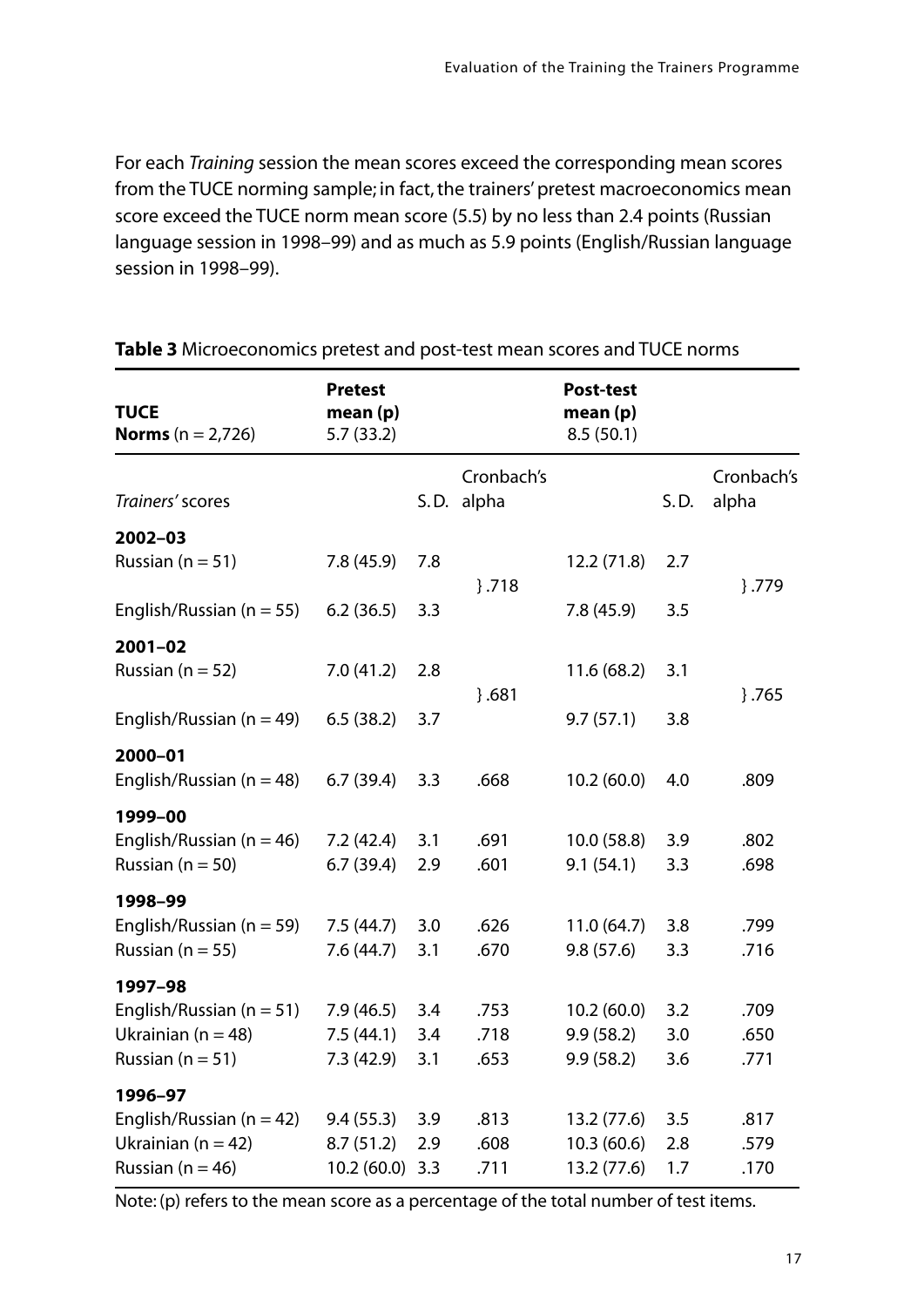In all but one instance (English/Russian language 2002–03) the trainers' post-test microeconomics mean scores exceed the TUCE norm mean score. For two programmes (English/Russian language and Russian language, both in 1996–97) the post-test microeconomics mean score is 13.2 (77.6%), 4.7 points higher than the TUCE mean.

| <b>TUCE</b><br><b>Norms</b> $(n = 2,724)$                                                 | <b>Pretest</b><br>mean $(p)$<br>5.5 (30.7)             |            |                          | <b>Post-test</b><br>mean $(p)$<br>8.9(49.2) |                   |                      |
|-------------------------------------------------------------------------------------------|--------------------------------------------------------|------------|--------------------------|---------------------------------------------|-------------------|----------------------|
| Trainers' scores                                                                          |                                                        |            | Cronbach's<br>S.D. alpha |                                             | S.D.              | Cronbach's<br>alpha  |
| 2002-03<br>Russian ( $n = 51$ )                                                           | 8.8(48.9)                                              | 3.9        | $}.723$                  | 14.1 (78.3)                                 | 2.4               | $}.713$              |
| English/Russian ( $n = 55$ ) 8.2 (45.6)                                                   |                                                        | 3.8        |                          | 11.2 (62.2)                                 | 3.3               |                      |
| $2001 - 02$<br>Russian ( $n = 52$ )                                                       | 8.8(48.9)                                              | 3.2        | $}.680$                  | 14.4 (80.0)                                 | 2.5               | $}.717$              |
| English/Russian (n = 49) 8.6 (47.8)                                                       |                                                        | 3.5        |                          | 11.6 (64.4)                                 | 3.2               |                      |
| 2000-01<br>English/Russian ( $n = 46$ ) 8.1 (45.0)                                        |                                                        | 3.0        | .600                     | 12.4 (68.9) 3.5                             |                   | .766                 |
| 1999-00<br>English/Russian ( $n = 46$ )<br>Russian ( $n = 50$ )                           | 8.9 (49.4)<br>8.1(45.0)                                | 3.5<br>3.5 | .709<br>.700             |                                             |                   |                      |
| 1998-99<br>English/Russian ( $n = 59$ )<br>Russian ( $n = 55$ )                           | 11.4(63.3)3.0<br>$7.9(43.9)$ 3.3                       |            | .686<br>.677             | 12.5 (69.4)<br>11.3 (62.8)                  | 3.5<br>3.2        | .751<br>.690         |
| 1997-98<br>English/Russian ( $n = 50$ )<br>Ukrainian ( $n = 50$ )<br>Russian ( $n = 51$ ) | 9.2(51.1)<br>9.0(50.0)                                 | 3.6<br>3.2 | .744<br>.648             | 15.0(83.3)<br>11.9(66.1)                    | 2.8<br>3.8        | .736<br>.770         |
| 1996-97<br>English/Russian ( $n = 42$ )<br>Ukrainian ( $n = 39$ )<br>Russian ( $n = 43$ ) | 11.2 (62.2) 3.4<br>$9.3(51.7)$ 2.9<br>$11.1(61.7)$ 2.7 |            | .735<br>.611<br>.528     | 14.8 (82.2)<br>13.4 (74.4)<br>15.4 (85.6)   | 3.2<br>3.1<br>2.0 | .796<br>.724<br>.550 |

**Table 4** Macroeconomics and post-test mean scores and TUCE norms

Note: (p) refers to the mean score as a percentage of the total number of test items.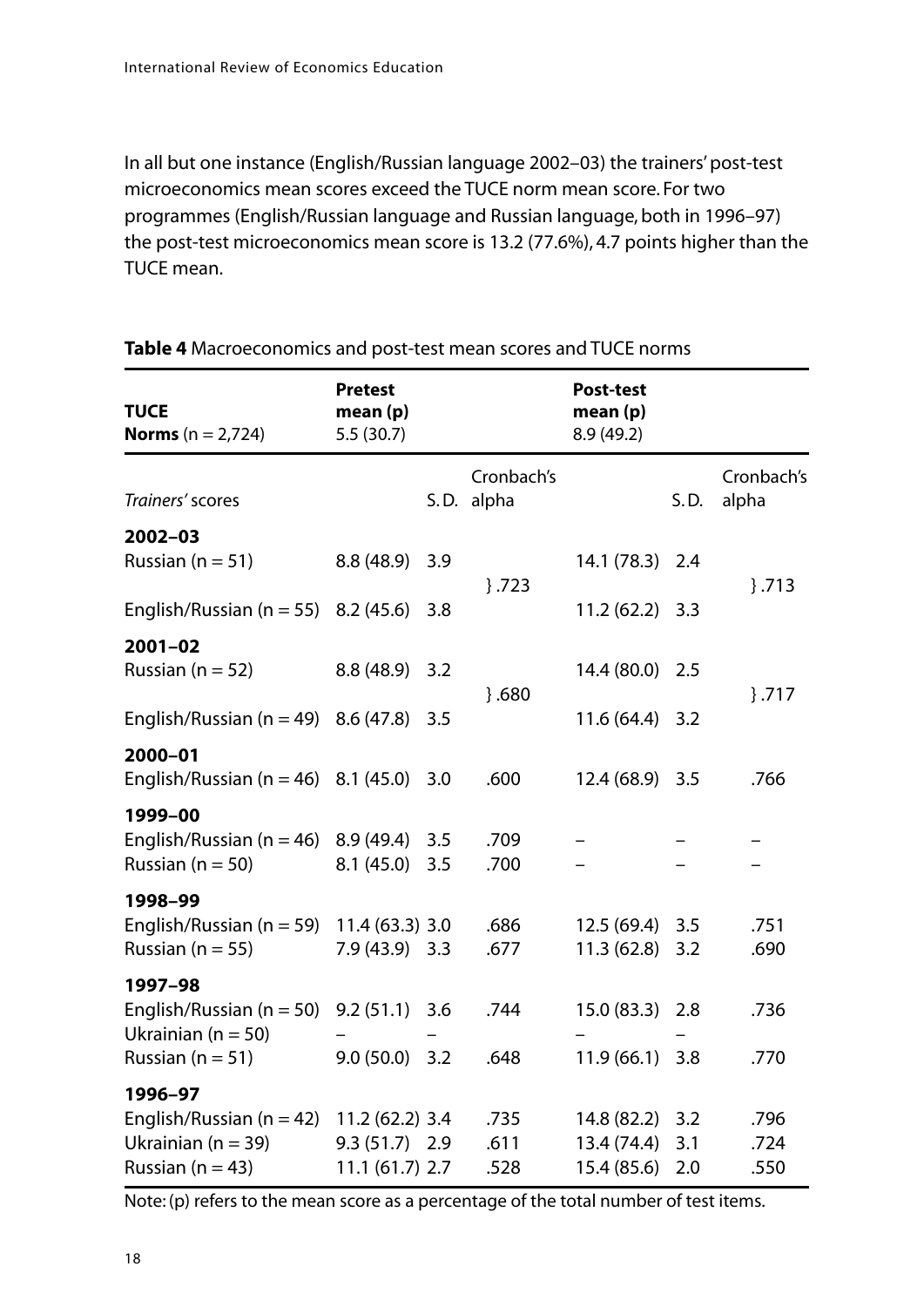|                              | <b>Pretest</b><br>mean | S.D. | Post-test<br>mean | S.D. | Post-pre<br>mean | Paired<br>sample<br>t-test<br>significance<br>level |
|------------------------------|------------------------|------|-------------------|------|------------------|-----------------------------------------------------|
| $2002 - 03$                  |                        |      |                   |      |                  |                                                     |
| Russian ( $n = 51$ )         | 7.8                    | 7.8  | 12.2              | 2.7  | 4.5              | .004                                                |
| English/Russian ( $n = 55$ ) | 6.2                    | 3.3  | 7.8               | 3.5  | 1.6              | .000                                                |
| $2001 - 02$                  |                        |      |                   |      |                  |                                                     |
| Russian ( $n = 52$ )         | 7.0                    | 2.8  | 11.6              | 3.1  | 4.6              | .002                                                |
| English/Russian ( $n = 49$ ) | 6.5                    | 3.7  | 9.7               | 3.8  | 3.1              | .000                                                |
| 2000-01                      |                        |      |                   |      |                  |                                                     |
| English/Russian ( $n = 48$ ) | 6.7                    | 3.3  | 10.2              | 4.0  | 3.6              | .000                                                |
| 1999-00                      |                        |      |                   |      |                  |                                                     |
| English/Russian ( $n = 46$ ) | 7.2                    | 3.1  | 10.0              | 3.9  | 2.8              | .000                                                |
| Russian ( $n = 50$ )         | 6.7                    | 2.9  | 9.1               | 3.3  | 2.4              | .000                                                |
| 1998-99                      |                        |      |                   |      |                  |                                                     |
| English/Russian ( $n = 59$ ) | 7.5                    | 3.0  | 11.0              | 3.8  | 3.4              | .000                                                |
| Russian ( $n = 55$ )         | 7.6                    | 3.1  | 9.8               | 3.3  | 2.6              | .000                                                |
| 1997-98                      |                        |      |                   |      |                  |                                                     |
| English/Russian ( $n = 51$ ) | 7.9                    | 3.4  | 10.2              | 3.2  | 2.3              | .000                                                |
| Ukrainian ( $n = 48$ )       | 7.5                    | 3.4  | 9.9               | 3.0  | 2.4              | .000                                                |
| Russian ( $n = 51$ )         | 7.3                    | 3.1  | 9.9               | 3.6  | 2.7              | .000                                                |
| 1996-97                      |                        |      |                   |      |                  |                                                     |
| English/Russian ( $n = 42$ ) | 9.4                    | 3.9  | 13.2              | 3.5  | 3.8              | .000                                                |
| Ukrainian ( $n = 42$ )       | 8.7                    | 2.9  | 10.3              | 2.8  | 1.6              | .000                                                |
| Russian ( $n = 46$ )         | 10.2                   | 3.3  | 13.2              | 1.7  | 3.0              | .000                                                |

**Table 5** Difference in microeconomics post-test and pretest mean scores

For each *Training* session post-test macroeconomics mean scores exceed the posttest TUCE norm by amounts ranging from 2.3 points (English/Russian language in 2002–03) to 6.5 points (Russian language session in 1996–97). Measures of the internal consistency of the pretests and post-tests (Chronbach's alpha<sup>9</sup>) are reported in Tables 3 and 4. In most cases the alpha values exceed 0.70, a reasonable minimum standard for basic research. (Cronbach and Meehl, 1955).10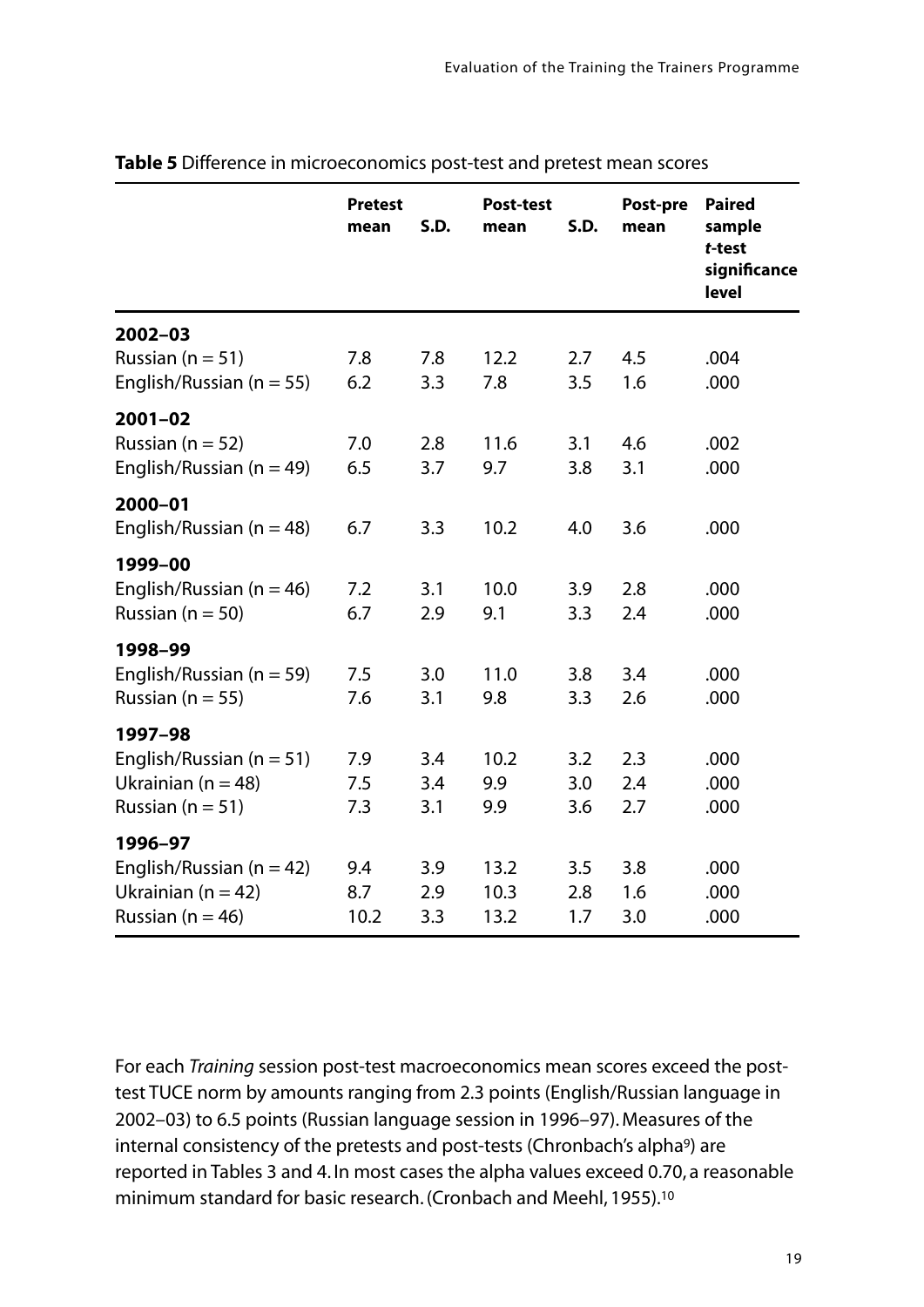|                              | <b>Pretest</b><br>mean | S.D. | <b>Post-test</b><br>mean | S.D.          | Post-pre<br>mean | <b>Paired</b><br>sample<br>t-test<br>significance<br>level |
|------------------------------|------------------------|------|--------------------------|---------------|------------------|------------------------------------------------------------|
| 2002-03                      |                        |      |                          |               |                  |                                                            |
| Russian ( $n = 51$ )         | 8.8                    | 3.9  | 14.1                     | 2.4           | 5.3              | .005                                                       |
| English/Russian ( $n = 55$ ) | 8.2                    | 3.8  | 11.2                     | 3.3           | 3.0              | .000                                                       |
| $2001 - 02$                  |                        |      |                          |               |                  |                                                            |
| Russian ( $n = 52$ )         | 8.8                    | 3.2  | 14.4                     | 2.5           | 5.6              | .002                                                       |
| English/Russian ( $n = 49$ ) | 8.6                    | 3.5  | 11.6                     | 3.2           | 3.1              | .000                                                       |
| 2000-01                      |                        |      |                          |               |                  |                                                            |
| English/Russian ( $n = 46$ ) | 8.1                    | 3.0  | 12.4                     | 3.5           | 4.3              | .009                                                       |
| 1998-99                      |                        |      |                          |               |                  |                                                            |
| English/Russian ( $n = 59$ ) | 11.4                   | 3.0  | 12.5                     | $3.5^{\circ}$ | 1.1              | .000                                                       |
| Russian ( $n = 55$ )         | 7.9                    | 3.3  | 11.3                     | 3.2           | 3.5              | .000                                                       |
| 1997-98                      |                        |      |                          |               |                  |                                                            |
| English/Russian ( $n = 50$ ) | 9.2                    | 3.6  | 15.0                     | 2.8           | 5.8              | .000                                                       |
| Russian ( $n = 51$ )         | 9.0                    | 3.2  | 11.9                     | 3.8           | 2.9              | .000                                                       |
| 1996-97                      |                        |      |                          |               |                  |                                                            |
| English/Russian ( $n = 42$ ) | 11.2                   | 3.4  | 14.8                     | 3.2           | 3.6              | .000                                                       |
| Ukrainian ( $n = 39$ )       | 9.3                    | 2.9  | 13.4                     | 3.1           | 4.1              | .000                                                       |
| Russian ( $n = 43$ )         | 11.1                   | 2.7  | 15.4                     | 2.0           | 4.3              | .000                                                       |

#### **Table 6** Difference in macroeconomics post-test and pretest mean scores

Paired sample *t*-tests were conducted for the differences between each of the trainers' mean post-test and pretest scores.Tables 5 and 6 list the results. For each *Training* session post-test scores show statistically significant increases from pretest scores.The data suggest that the three groups trained in the 1996–97 programmes were especially capable as they earned the highest pretest microeconomics mean scores and three of the four highest pretest macroeconomic mean scores. However, there is little difference in the pretest microeconomics scores of any of the other groups. Pretest macroeconomics mean scores are higher for the earlier years (1996–97 to 1998–99) than for the later years (2000–2003). Overall, the mean scores indicate the *Training* programmes were successful in improving the trainers' level of economic understanding.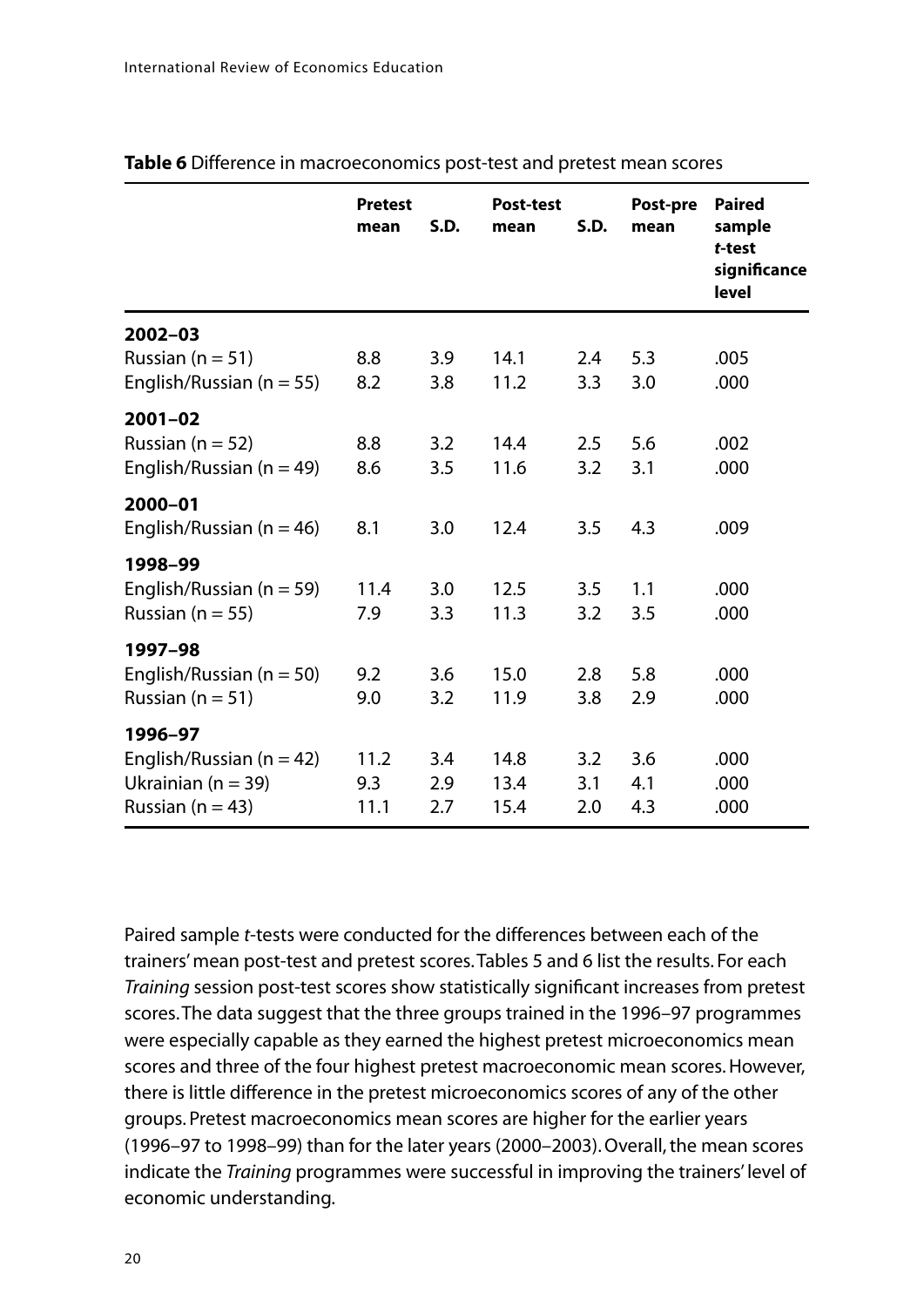The pretest and post-test scores were affected by many factors.To evaluate the separate influence of some of these factors regression analysis was used with test scores as dependent variables and individual and group characteristics as regressors for 2001–03.This period was chosen because the data collected by Macro International Inc. during this period were recorded in a consistent manner.

# Model

The trainers differed with respect to gender, age, years of teaching experience, nation of origin, etc.To estimate the influence of these variables on pretest and post-test scores the following model – a simple regression model of a learning production function (Becker and Walstad, 1987) – was estimated.The level of economic knowledge, as measured by pretest scores earned by the trainers at the beginning of their workshops, is assumed to be a function of human capital and other inputs.

(1)  $Pre_i = \beta_0 + \beta_1 X_{1i} + ... + \beta_k X_{ki}$ 

*Pre*i The pretest score in microeconomics or macroeconomics.

 $X_{ki}$  Refers to the kth explanatory variable for the ith trainer.

The following are all dichotomous explanatory variables:

Emajor

 $=$  1 for trainers who majored in economics at the level of their highest degree

= 0 for non-economics majors

It was expected that those whose major field of study at either the undergraduate or graduate level would achieve higher pretest scores than those who did not major in economics.

Doc

 $=$  1 for trainers whose highest earned degree was a doctoral degree

 $= 0$  for other trainers

Master

 $=$  1 for trainers whose highest earned degree was a master's or candidate

 $= 0$  for other trainers

Earning an advanced degree does not imply a trainer is more likely to have greater knowledge of economics or is better able to learn economics in a classroom setting.11 But it is possible that those with advanced degrees have greater analytical or technical skills than those who do not. Given this uncertainly, there was no a priori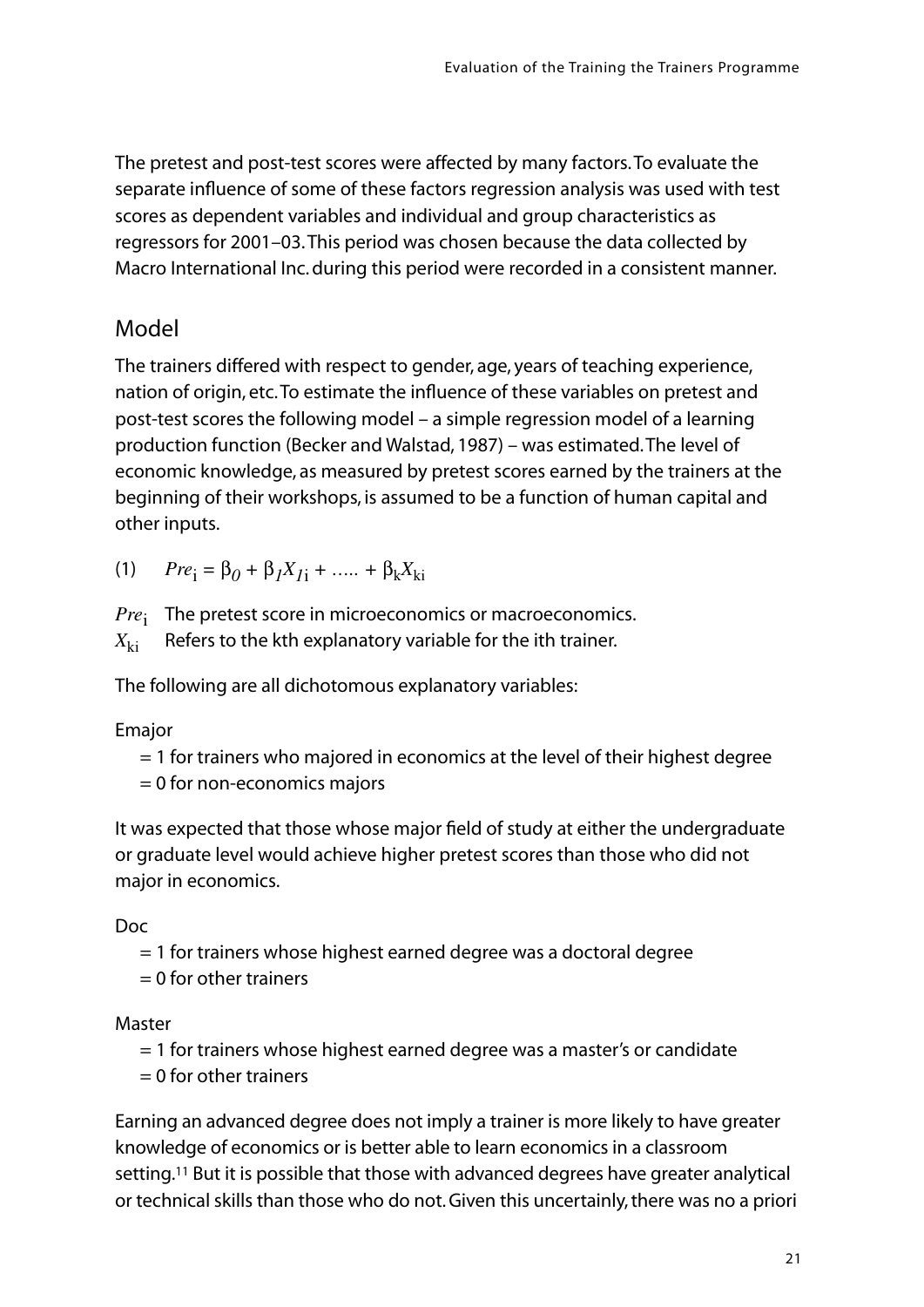expectation regarding the qualitative relationship between pretest or post-test scores and these two variables.Two interaction variables were added to test whether receiving an advanced degree in economics was associated with higher test scores:

#### DEmajor

 $=$  Emajor x Doc

#### MEmajor

```
= Emajor x Master
```
#### Russhome

- $=$  1 for trainers whose home country was Russia
- $= 0$  for other trainers

#### Ukhome

- = 1 trainers whose home country was Ukraine
- $= 0$  for other trainers

Russia and Ukraine contributed more trainers than any other countries and there is evidence that Russia and Ukraine have been particularly aggressive in promoting economic education.12 The expected sign for both of these variables was positive.

Russlang

```
= 1 for Russian language sessions
```

```
= 0 for other sessions
```
Trainers had the option of participating in Russian language sessions or English/Russian sessions.Those fluent in Russian should perform equally well in either session but those whose facility with English was greater than their Russian language skills would likely choose to participate in an English/Russian session.The expected sign for this variable is positive.

Sex

```
= 1 for males
= 0 for females
```
Some studies have shown that males perform better than females, *ceteris paribus*, on multiple choice economics exams (Lumsden and Scott, 1987; Walstad and Robson, 1997).Therefore, the expected sign for this variable was positive.

There is one continuous explanatory variable: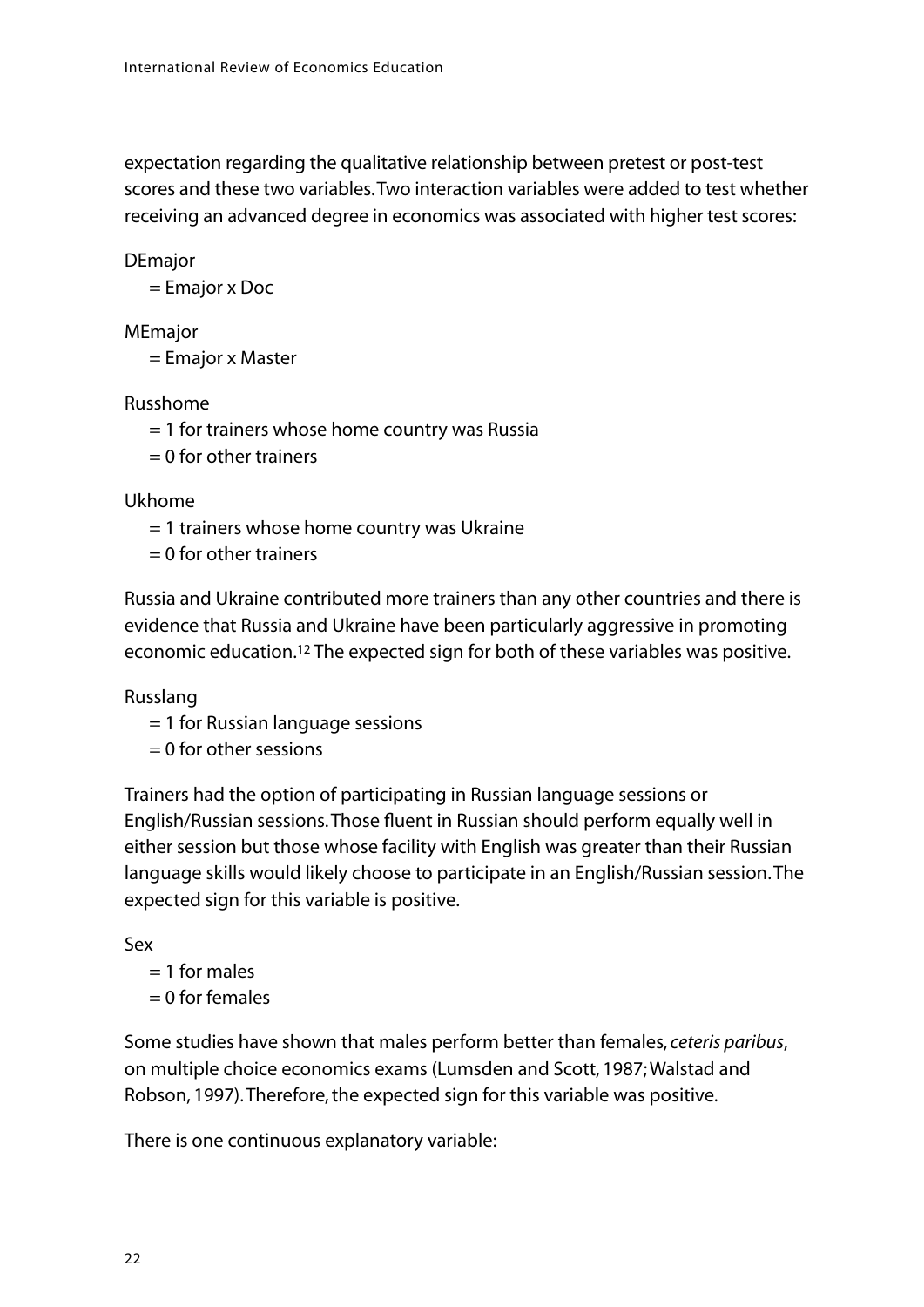## YrsTeach

This measures the number of years trainers taught economics prior to the beginning of their *Training* sessions.The expected sign of this variable would certainly be positive for instructors from nations with a history of instruction in mainstream economics but it is not clear that this qualitative relationship should be expected for those teachers from the former Soviet Union and central and eastern Europe. One could argue that those with the most experience teaching economics courses also have the most experience teaching Marxist-style economics. Accepting there is substance to the adage that it is difficult to 'teach old dogs new tricks' there was no expectation that this variable would be either positive or negative.

(2) *Pst*<sup>i</sup> *=* β*<sup>0</sup> +* β*1X1*<sup>i</sup> *+ ….. +* βk*X*ki

Pst: the post-test score in either microeconomics or macroeconomics. The explanatory variables for the post-test regressions include all of the variables used for the pretest regression plus the corresponding pretest variable (pre).The pretest scores are assumed to be positively related to the post-test scores.The expected signs for the explanatory variables are the same as those specified for the pretest regression.

# Regression results: 2001–03

Table 7 lists results from regressions using data from the four *Training* sessions held in 2001–03.The adjusted *R*<sup>2</sup> values show that: (a) the first equation accounted for 14.4% of the variance in pretest micro scores (b) the second equation accounted for 42.3% of the variance in the post-test micro scores (c) the third equation explained 16.9% of the variance in pretest macro scores and (d) the fourth equation explained 42.4% of the post-test macro scores.The inclusion of the pretest variables is responsible for the higher adjusted *R*<sup>2</sup> values in the second and fourth equations.

In most cases the variable signs are as expected. Exceptions include the negative signs for Emajor in both post-test equations though the variable is not statistically significant in either case. Emajor is positive and statistically significant in the pretest micro equation; economics majors scored about 1.2 points higher on the micro test than nonmajors, *ceteris paribus*. Emajor was positive but not significant in the macro pretest equation. Sex is positive and significant in the pretest macro equation (males scored about 1.2 points higher than females) but is not significant in the other equations.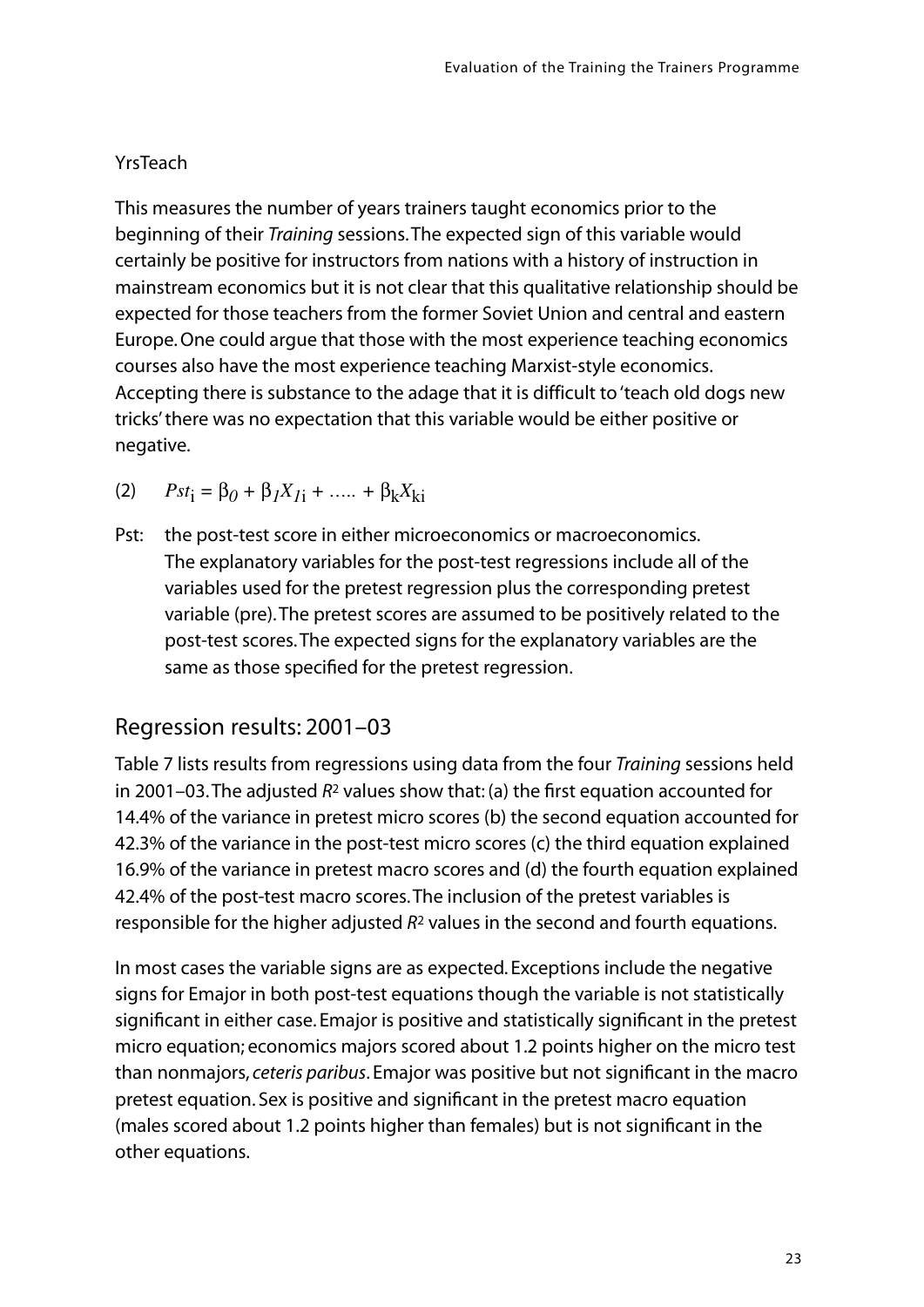| <b>Regressors</b> | <b>Dependent variable</b><br><b>PreMicro</b> | <b>PostMicro</b>       | <b>PreMacro</b> | <b>PostMacro</b>       |
|-------------------|----------------------------------------------|------------------------|-----------------|------------------------|
| Constant          | 5.411***                                     | $5.533***$             | $6.891***$      | $7.524***$             |
|                   | (8.337)                                      | (7.645)                | (10.481)        | (11.477)               |
| Emajor            | 1.183###                                     | $-0.300$               | 0.840           | $-0.317$               |
|                   | (2.063)                                      | (0.542)                | (1.445)         | (0.683)                |
| Doc               | $-0.502$                                     | $-0.156$               | $-0.638$        | $-1.023$               |
|                   | (0.350)                                      | (0.114)                | (0.439)         | (0.887)                |
| DEmajor           | $-0.199$                                     | 1.040                  | 1.427           | 2.441                  |
|                   | (0.111)                                      | (0.604)                | (0.781)         | (1.680)                |
| Master            | 0.036                                        | 0.479                  | 0.559           | 0.699                  |
|                   | (0.048)                                      | (0.669)                | (0.735)         | (1.158)                |
| MEmajor           | 0.800                                        | 0.093                  | 2.992           | $-0.389$               |
|                   | (0.807)                                      | (0.099)                | (2.977)         | (0.476)                |
| Russhome          | 2.498###                                     | 0.463                  | 2.597###        | 0.746                  |
|                   | (4.212)                                      | (0.737)                | (4.324)         | (1.493)                |
| Ukhome            | 1.540###                                     | 0.503                  | 1.560###        | $-0.001$               |
|                   | (2.785)                                      | (0.934)                | (2.785)         | (0.002)                |
| Russlang          | 0.370                                        | 2.870###               | $-0.063$        | 2.494###               |
|                   | (0.775)                                      | (6.291)                | (0.130)         | (6.497)                |
| Sex               | 0.369                                        | $-0.829$               | $1.233$ ###     | $-0.190$               |
|                   | (0.739)                                      | (1.738)                | (2.439)         | (0.466)                |
| YrsTeach          | $-0.050$                                     | $-0.023$               | $-0.050$        | 0.002                  |
|                   | (1.687)                                      | (0.797)                | (1.651)         | (0.088)                |
| Pre               |                                              | $0.517$ ###<br>(7.467) |                 | $0.455$ ###<br>(7.904) |
| $R2$ (adj.)       | 0.139                                        | 0.397                  | 0.196           | 0.428                  |
| <b>SEE</b>        | 3.026                                        | 2.887                  | 3.065           | 2.433                  |
| F                 | 4.234                                        | 12.957                 | 5.879           | 14.589                 |

**Table 7** Regression results for Trainers' programme, 2001–03

Note: Absolute values of t statistics are in parentheses. All F statistics are significant at 0.000.

\*\*\* Significant at 0.01 (two-tail test)<br>
### Significant at 0.01 (one-tail test)

### Significant at 0.01 (one-tail test)

\*\* Significant at 0.05 (two-tail test)

Eignificant at 0.05 (one-tail test)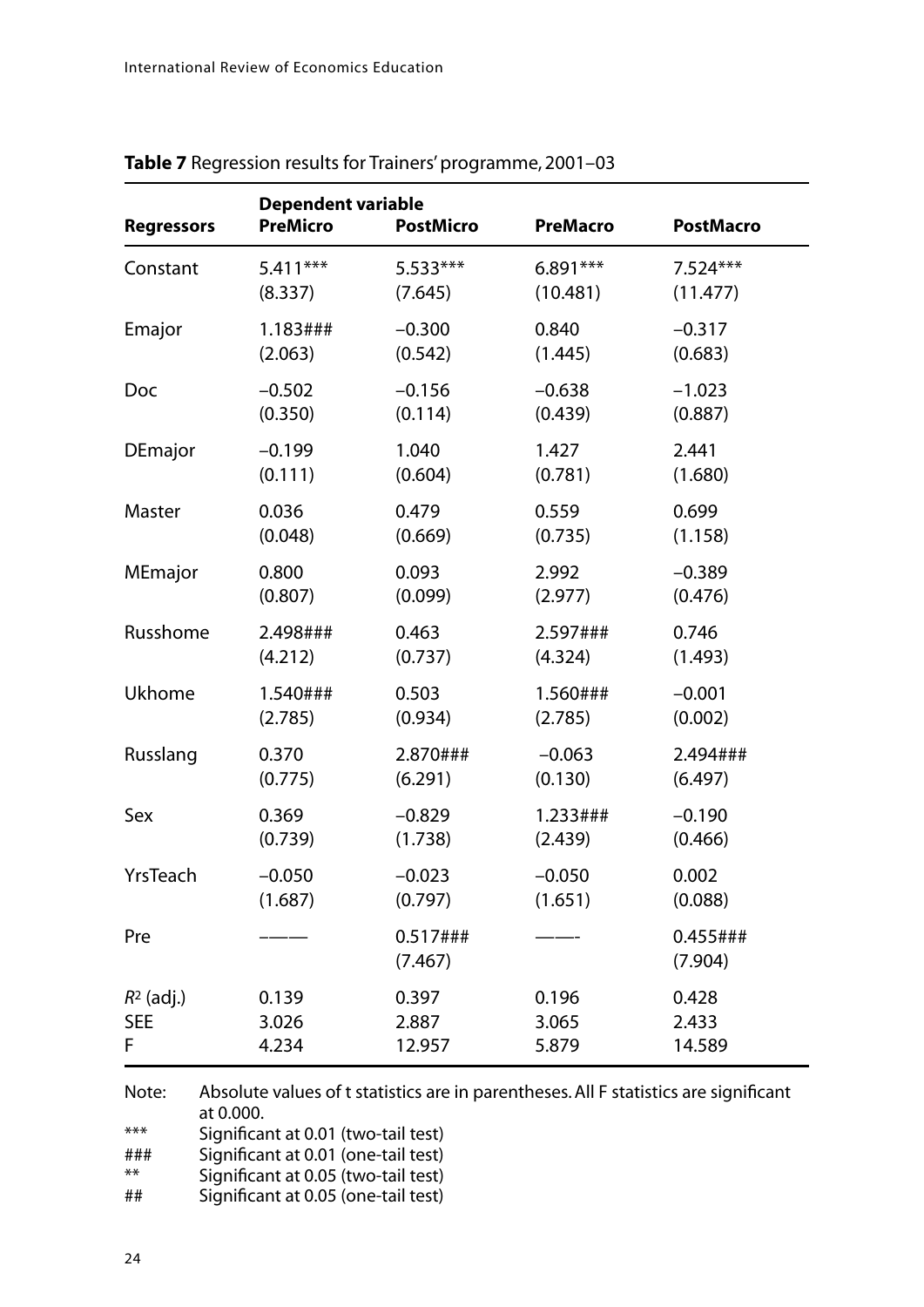One interaction term, DEmajor, was not significant in any equation; having a doctorate in economics had no significant impact on pretest or post-test scores. The other interaction term, MEmajor, was significant in only the pretest macro equation.Those with a master's degree in economics scored 3.0 points higher than those without advanced degrees.This may suggest that macroeconomics received greater emphasis than microeconomics in advanced study programmes.

The number of years trainers taught economics<sup>13</sup> is not significant in any equation, offering some support for the 'old dogs' theory that teaching experience added little to economic knowledge, possibly because much of this experience was spent teaching a non-mainstream version of the subject.The size of the four pretest micro and macro coefficients for Russhome and Ukhome range from 1.5 to 2.6 points and all are statistically significant. Apparently, the educational systems in Russia and Ukraine provided a better foundation in economics than did the systems in other countries.14 Although the signs on these variables are positive in the post-test regression no result was statistically significant.

Finally, the Russlang variable measures the difference between those who attended 'Russian language' *Training* sessions from those who attended 'English/Russian language' sessions.The sign on this variable is positive in three of the four equations (the macro pretest equation is the exception) but significant in only the two post-test equations.The coefficient values are notably high (2.9 in the micro post-test, 2.5 for the macro post-test).This result implies a large difference in the trainers'test performance based on which training session they attended. One explanation for these results is that trainers with relatively poor Russian language skills preferred to attend an 'English/Russian language' session, even though they were not fluent in English. If this interpretation is accurate, it would be beneficial to offer trainers a greater variety of language options with respect to testing and evaluation materials. It is impractical to offer future sessions in the native languages of over 20 different countries but translation of evaluation materials into more languages, even if lectures all still translated from English into Russian, may remove some of the possible distortion in post-test scores that is due solely to language difficulties.

# Conclusions

The first question posed at the beginning of this paper – *What did the trainers know?* – was addressed through the calculation of pretest mean scores on microeconomics and macroeconomics test items given during each of 15 *Training the Trainers* sessions conducted from 1996–03.The trainers' mean test scores were compared to scores earned on the same test items by a norming sample of over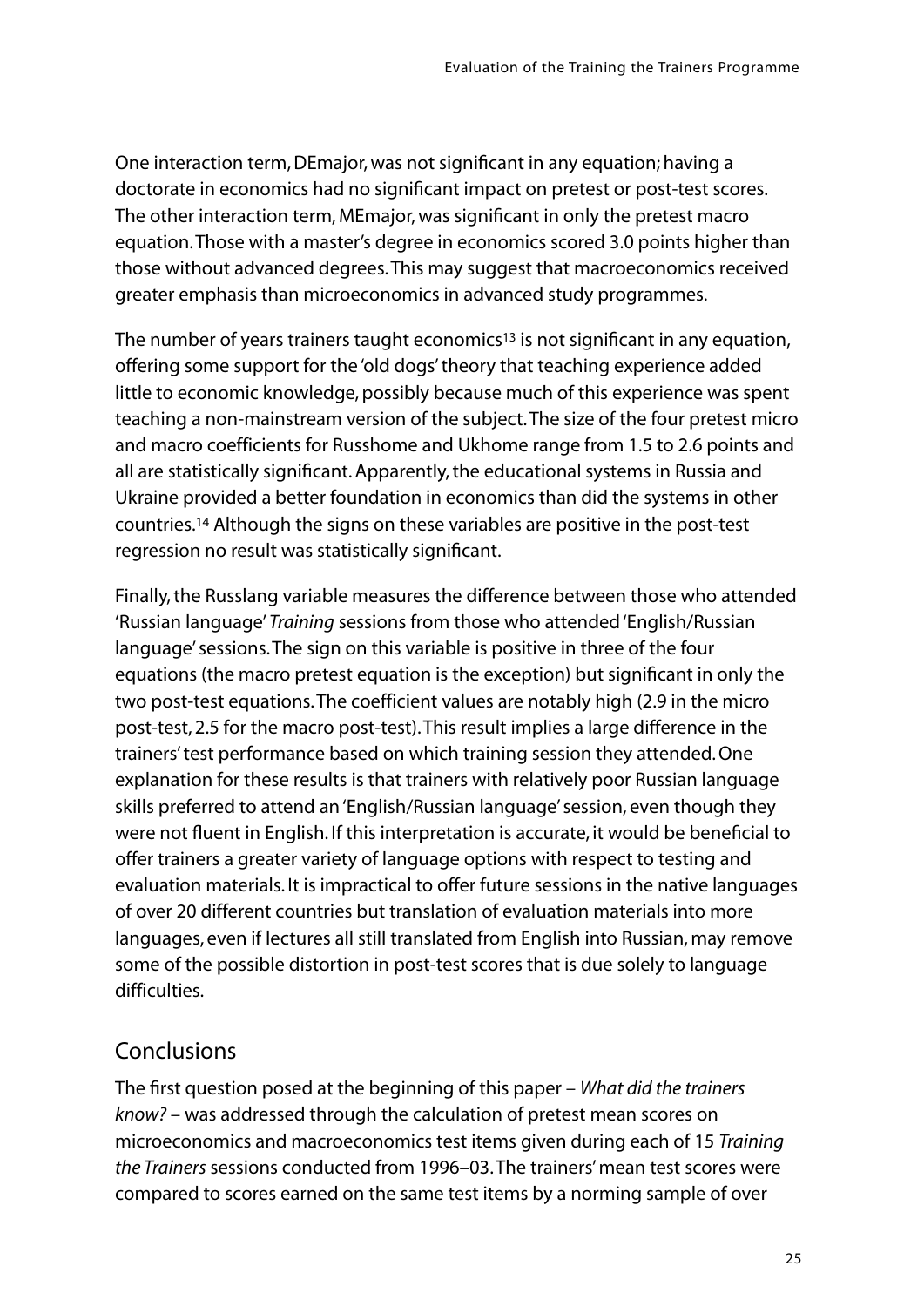2,700 US college students.The trainers in each of the sessions earned higher pretest mean scores than those of students in the norming sample.Trainers from the sessions offered in 1996–97 performed especially well on the pretests. Other pretest microeconomics mean scores differed little over time. Pretest macroeconomics mean scores were generally higher for trainers who attended sessions before 2000 than for trainers from sessions held after 2000.

The second question posed – *What did the trainers learn?* – was addressed through the calculation and analysis of post-test microeconomics and macroeconomics test scores.These scores reflect the enthusiasm and work effort of the trainers as well as the quality of the programmes and those who provided instruction for them. Here there are two evaluation standards: comparisons between mean scores achieved on the same test items by students in the US college student norming sample and the differences between the trainers' post-test and pretest scores. For all but one *Training* session the post-test microeconomics mean scores exceed the corresponding norming sample mean.The post-test macroeconomics mean scores all exceed the corresponding norming sample mean. Paired sample *t*-tests confirm that for all of the *Training* sessions post-test means scores are significantly greater than their respective pretest scores.

Regression analysis was conducted of the test scores from the 2001–03 *Training* sessions. Results from these regressions show that trainers from Russia and Ukraine earned higher pretest microeconomics and macroeconomics mean scores than trainers from other countries, and trainers who attended Russian language sessions earned higher post-test mean scores than trainers who attended Russian/English language sessions.

## References

Becker, W. and Walstad, W.B. (1987) 'Statistical Methods in Economic Education Research' in W. Becker and W.Walstad (eds) *Econometric Modeling in Economic Education Research*, Boston: Kluwer-Nijhoff.

Brue, S. and MacFee, C. (1995) 'From Marx to Markets: Reform of the University Economics Curriculum in Russia', *The Journal of Economic Education*. 26(3). 182–194.

Cronbach, L.J. and Meehl, P.E. (1955) 'Construct Validity in Psychological Tests', *Psychological Bulletin*, 53, 281–302.

Kovzik, A. and Watts, M. (2002) 'Reforming Undergraduate Economics Instruction in Russia, Belarus, and Ukraine: Curriculum, Personnel, Clientele Issues', in M.Watts and W. Walstad (eds) *Reforming Economics and Economic Teaching in Transition Economies*, Northampton, MA: Edward Elgar.

Lumsden, K. G. and Scott, A. (1987) 'The Economics Student Reexamined: Male-female Differences in Comprehension', *The Journal of Economic Education*, 18(4), 365–375.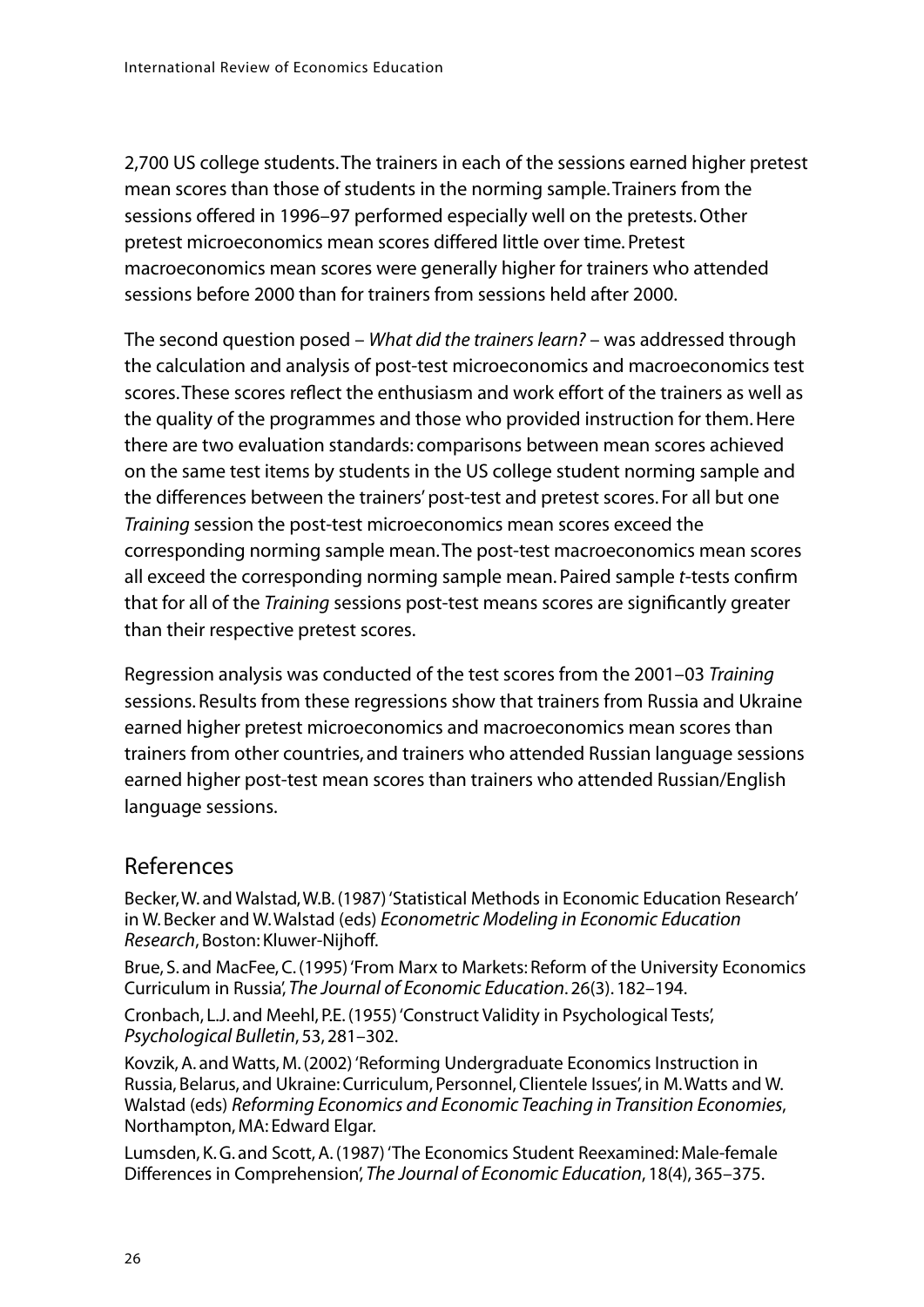Lynch, G. (1990) 'The Effect of Teacher Course Work on Student Learning: Evidence from the TEL', *The Journal of Economic Education*, 21(3), 287–296.

Saunders, P. (1991) *Test of Understanding in College Economics* (3rd edn.), New York: Joint Council on Economic Education.

Walstad, W. and Rebeck, K. (2001) 'Teacher and Student Understanding in the Transition Economies, *The Journal of Economic Education*, 32(1), 58–67.

Walstad, W. and Robson, D. (1997) 'Differential Item Functioning and Male–female Differences on Multiple-choice Tests in Economics', *The Journal of Economic Education*, 28(2), 155–171.

Walstad, W. and Soper, J. (1988) 'A Report Card on the Economic Literacy of U.S. High School Students',*American Economic Review*, 78(2), 251–256.

Watts, M. and Bosshardt, W. (1990) 'Instructor Effects and Their Determinants in Precollege Economic Education', *The Journal of Economic Education,* 21(3), 265–276.

### Notes

- <sup>1</sup> Although international pre and post-tests were conducted, test items were not the same in all years of the programmes.Therefore, this paper does not analyse these test scores.
- 2 There were 202 participants from Russia and 174 from Ukraine (27.1% and 23.3% of the total).Other nations represented were: Kazakhstan (61), Uzbekistan (47), Latvia (33), Belarus (33), Kyrgyzstan (30), Bulgaria (23), Estonia (16), Georgia (16), Slovakia (16), Lithuania (16) Romania (14), Poland (12),Tajikistan (11), Croatia (10), Albania (10), Azerbaijan (7),Armenia (6), Moldova (4),Turkmenistan (3), Hungary (1) and Mongolia (1).
- <sup>3</sup> The authors describe curricular changes in economics at Belarus and Kiev State Universities as well.
- <sup>4</sup> Although a *Training* programme was conducted in 1995–96, results are not available for the individual items that comprised the microeconomics and macroeconomics tests for this group.Therefore, data analysed in this paper cover 15 *Training* sessions from 1996 to 2003.
- 5 Admittedly, this norming sample does not offer an ideal basis for comparison.The (non-random) norming sample for the TUCE included students from over 40 two-year and four-year colleges and universities. For many of these students the scores they received on the TUCE did not affect the grades they received in their courses; therefore, the sample means may understate their knowledge of micro and macroeconomics.Despite their shortcomings, the mean scores earned by students from the norming samples provide a useful benchmark to evaluate the trainers' test scores.
- 6 The 18 macroeconomics and 17 microeconomics TUCE items used to evaluate the trainers will be provided by the author to interested readers.
- $7$  The total number of participants (755) from Table 2 reflects the number who began the programme and completed participant information forms.The number of completed post-tests is 746.
- 8 Participants classified as having earned a master's as their highest academic degree also included 'candidates' or persons who were in the process of earning a degree higher than the master's.